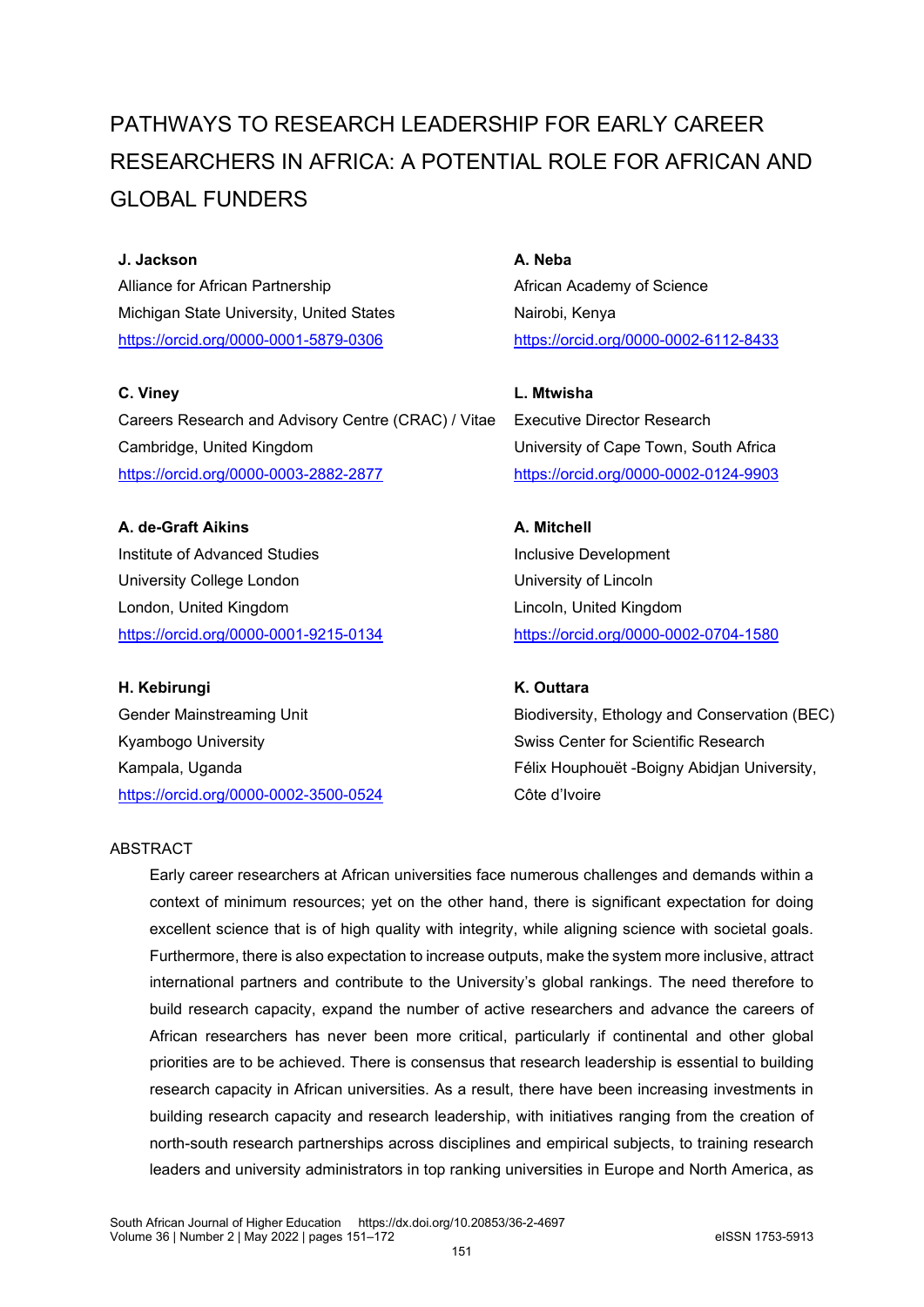well as building the capacity of funders and science systems in Africa. This article will examine the competencies required to be a research leader and the programs that are currently available that support capacity building in research leadership. In addition, it will provide perspectives on the role that global and African funders should play to advance the careers of early career researchers to transition into research leaders, foster innovation, build linkages with policy makers and promote scientific leadership in Africa.

**Key words:** Early career researchers, Research Leadership, Funders, Africa, Professional development and Career pathways

## **INTRODUCTION**

## **The African research landscape**

Despite decades of capacity development programs, researchers remain a scarce resource across the research landscape in Africa. According to the science report of UNESCO (2015), the average number of researchers per million people globally is 1,478 (2015); for most of Africa, the statistics does not bode well. The only country that exceeds the global average is Tunisia with 2000 researchers, with the next closest countries including Morocco  $(1,100)$  Egypt  $(680)$ , Senegal (550) and South Africa (494). For the majority of countries in sub-Saharan Africa (SSA), the average number of researchers per million people is less than 50 (UNESCO 2015).

The African Union (AU) has recommended that member states should set a target of at least 1 per cent gross domestic product (GDP) for the funding of research and innovation (world average 1.68%, 2014). However, according to findings from the 2019 Africa Innovation Outlook, the Gross Domestic Expenditure on R&D (GERD) data for 11 African countries indicated that they were all investing less than 1 per cent. Only Kenya (0.98%), Egypt (0.80%), and South Africa (0.82%) came close to the 1 per cent. They were followed by Ethiopia (0.62%), Botswana (0.54%), Senegal (0.54%), Namibia (0.40%), Ghana (0.38%), Mozambique (0.38%), Eswatini, (0.32%), and Uganda (0.18%) (AUDA-NEPAD 2019). This data suggests that in SSA only South Africa and Kenya are nearing the target, as each currently invests at or above 0.8 per cent.

Despite these resource challenges, according to Duermeijer, Amir, and Schoonbee (2018), Africa has by far the strongest growth in scientific production compared to other regions; over the 5-year period from 2012 to 2016, the region experienced a growth of 38.6 per cent in the number of scientific articles and a 43 per cent increase in the number of authors. This was 10 per cent higher than the Middle East, which was the next growth region that recorded a 33 per cent increase in the number of authors during the same period. The majority of Africa's scientific production originated from Algeria, Egypt, Kenya, Morocco, Nigeria, South Africa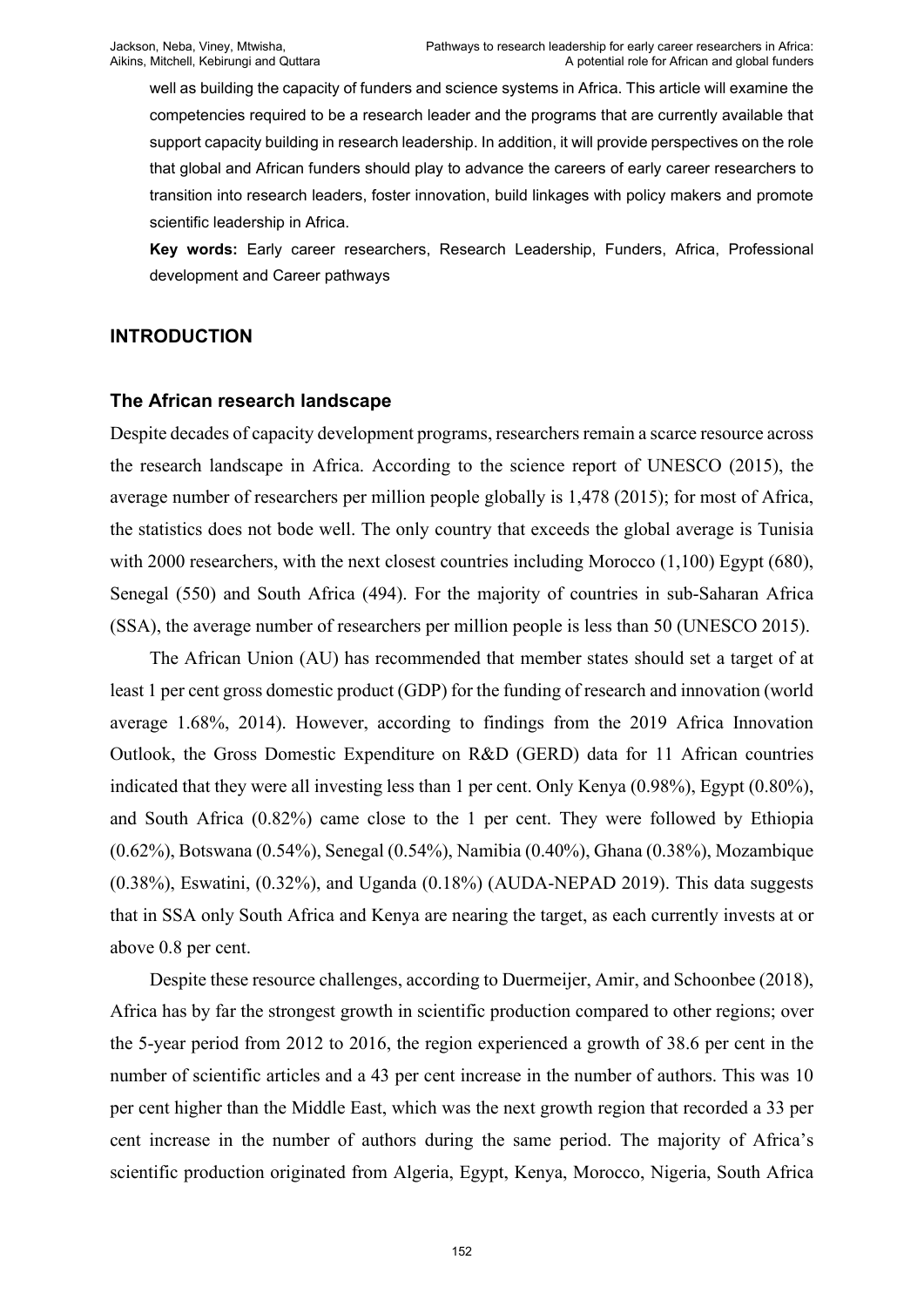and Tunisia; while Mozambique, Rwanda and Zambia more than doubled their average citation that resulted in significant impact globally (Duermeijer et al. 2018). The health sciences including infectious disease, public, environmental and occupational health, immunology and pharmacology research areas accounted for the largest share of scientific production in Africa (Clarivate InCites 2021). In addition, international collaboration with European and US researchers accounted for most of the research output, with the highest coming from researchers in South Africa, Egypt, Kenya and Uganda (Clarivate InCites 2021). Intra-regional collaboration between researchers across Africa accounted for below 15 per cent, thus indicating that networking and partnerships between African academics needs to be prioritized.

In their latest report on gender and research, Elsevier (2020) reported that the past fifty years saw enormous strides for and by women in research globally. The number of women graduating from science, technology, engineering, mathematics (STEM) and medical fields were higher than ever before. There was also increased focus on gender equity in participation and in research, as well as research on gender itself. While this was also the case in Africa, there still remains a lot of work to do in terms of gender, as data from the UNESCO Science Report indicated that on average only 25 per cent of academic staff in tertiary education across SSA were women (UNESCO 2015). While the numbers varied between countries in SSA, from 45 per cent in South Africa, 37 per cent in Botswana, many countries reported less than 10 per cent of their academic staff were women. There was also slower growth in the number of articles published by women, higher numbers of women leaving research and a broad range of understudied research areas of great relevance to women (Elsevier 2020). Women were also not participating in collaboration networks at the same level as men, for example, men had more coauthors than women and they tended to collaborate with those of the same gender across the subject areas and regions studied (Elsevier 2020). These findings have potential impacts on the career progression of women academics and demonstrate that much more work is needed to address issues that cut across diversity and inclusion.

According to the UNESCO report (2015), international research and researcher capacity partnerships were primarily academic exchanges and doctoral training for African researchers in the global North as South-South collaborations were still rare. This was corroborated by the bibliometric analysis of African science reported by Mouton and Blanckenberg (2018), who found that the vast majority of Africa's collaboration, based on their journal articles, were national and international. National collaboration accounted for 40 per cent of all papers, and in these, the authors co-published with others at institutions in their own country. International collaboration accounted for approximately 50 per cent of all papers, was primarily north-south, and the majority of these were with non-Africans (Mouton and Blanckenberg 2018). There were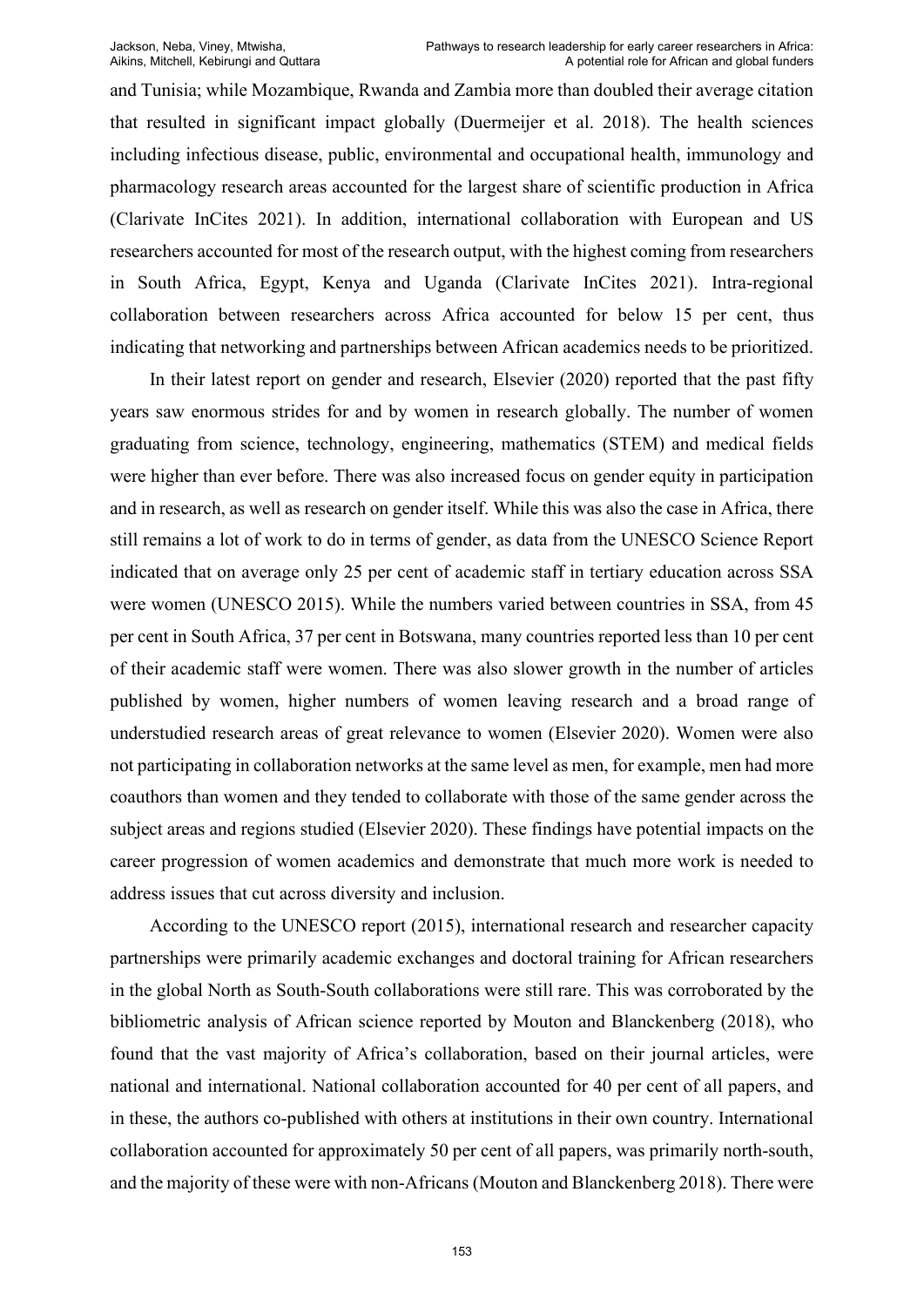notable examples of south-south collaborations including The Consortium for Advanced Research Training in Africa (CARTA) and the pan-discipline African Doctoral Academy, a PhD training hub based at Stellenbosch University in South Africa, funded by the Carnegie Corporation.

The funding of research is also a challenge in Africa. A recent article in Nature reported that only about 2 per cent of African researchers from a few countries and research areas reported receiving large grants over a million dollars for their research (Omungo 2018). The majority did not receive any funding for their research, and in many cases, most research was often self-funded (Omungo 2018). Research areas such as agriculture and health sciences were the most likely fields to receive funding and most of the funding for African research was from international funders based in Europe and the United States. This has implications for research agenda setting and areas of concern in the African research landscape such as the advancement of early career researchers.

## **Characteristics of research leadership and the African context**

The available studies reported on research leadership in Africa provided important foundational trends and understandings of leadership styles, the competencies of research leaders, the gendered perspectives of research leadership and the experiences of early career researchers from Africa (The Path to Research Leadership in Africa 2019). Seven studies reported on the career trajectories of early career researchers from Kenya, Ethiopia, South Africa and the African continent in general (Ezeh et al. 2010; Daniels et al. 2015; Moseti 2015; Gebru 2016; Osman and Hornsby 2016; Lembani et al. 2016; Izugbara et al. 2017). The focus in the studies was on the programs available for research leadership capacity development and also the experiences of early career researchers as they transitioned to research leaders. This dearth of published research on research leadership in Africa, indicated that there was much more work needed in this important area.

Globally, there has been agreement on the role and responsibilities of eminent research leaders; however, it was only relatively recently that similar studies begun to explore the African context (Curry et al. 2012; Owusu et al. 2017; Niemczyk 2018; McNutt 2019). Top research leaders were considered to be trailblazers in terms of the state of the art in their field, publishing excellent research in top ranking journals, attracting large research grants, mentoring graduate students and successfully implementing large research programs (Curry et al. 2012; Owusu et al. 2017; Niemczyk 2018). However, it was clear that research leadership went beyond doing excellent research and having research strategies and vision; it also involved issues specific to the local research context. For example, building linkages with science and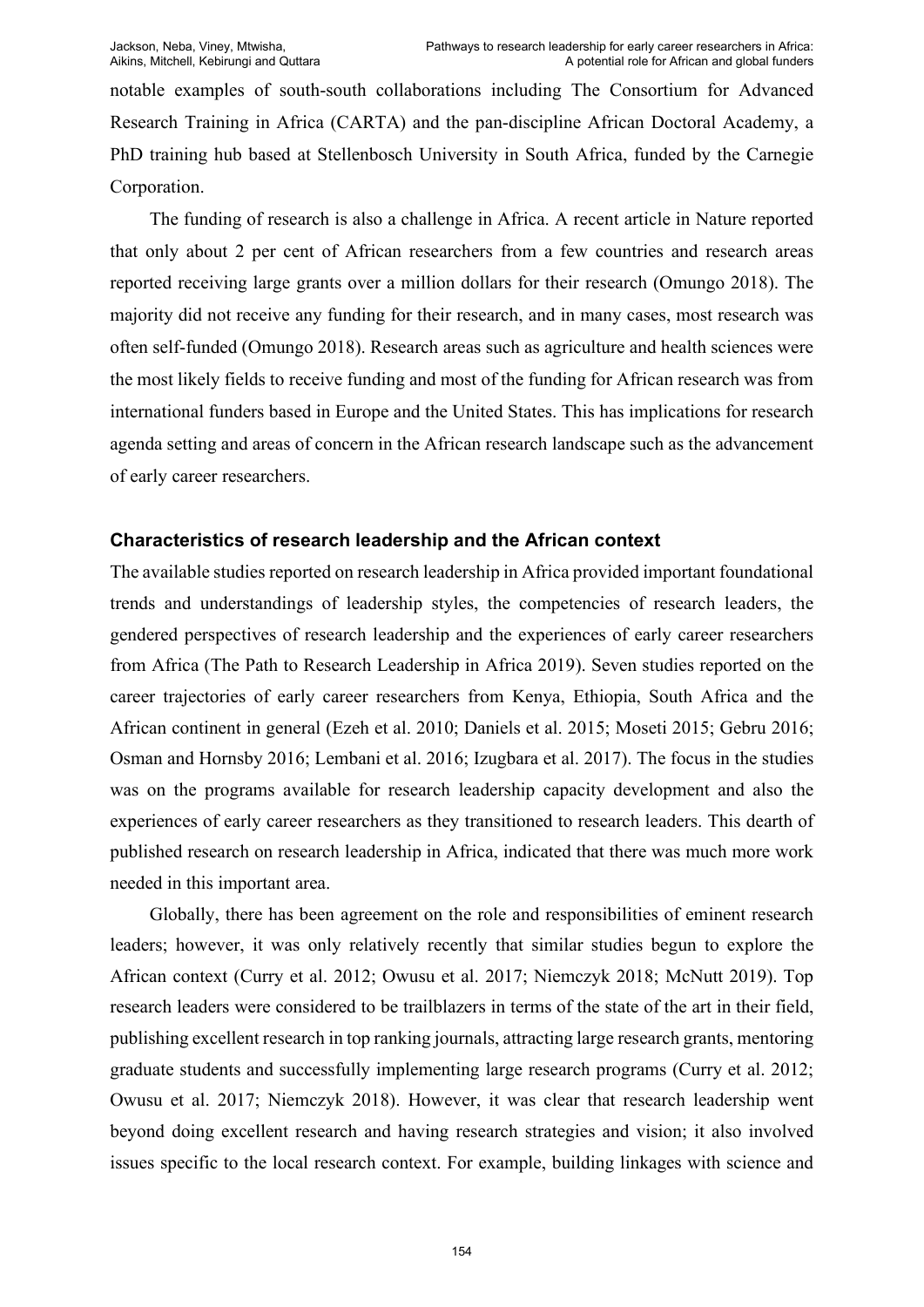policy leaders, being an advocate for science, engaging with other stakeholders including funders to influence the type of research conducted and its funding, and supporting the next generation of researchers were also critical roles of research leaders (Curry et al. 2012; Owusu et al. 2017; Niemczyk 2018). Research leaders engaged in translation of their research findings beyond academic publishing including creating impact in communities, developing evidencebased policies that address global challenges and converting their innovations into products and services. Finally, as a result of their authority, knowledge, position, and relationship with specific audiences, research leaders also hold critical roles as influencers and transformers of institutional, national and international research systems locally and globally (Curry et al. 2012; Owusu et al. 2017; Niemczyk 2018).

The most common styles of leadership in Africa reported in the literature have been described as value-based, team-oriented, participative, consultative, charismatic, aspirational, visionary, relations-oriented with a strong sense of patriotism and pursuit of community or public goals (Haruna 2000; Fowler and Owiti 2002; Bolden, Marturano, and Gosling 2003; Masango 2003; Bolden and Kirk 2009; Haruna 2009; Curry et al. 2012; Owusu et al. 2017). The findings by Curry et al. (2012), provided new and emergent constructs of African leadership that conceptualized it as communal rather than individually focused; and applied communal goals with transparency and accountability skills and knowledge. This view of African leadership as being more collectivist, supports the views presented by Campion and Wang (2019) that leadership practices and organizational environment is determined by whether the country's culture is collective or individualistic.

## **Objectives**

The research reported in this article is part of a larger study on the perspectives of researchers about their path to research leadership in Africa, including recommendations to researchers, institutions, and funders about their role in building the capacity of the next generation of African research leaders. This article focuses specifically on the role of funders of African research and provides data driven recommendations for supporting the research leadership development of early-career researchers. The article is presented in four sections. The first section is an introduction to the study and lays out the African research landscape and the characteristics of research leadership in Africa. We introduce in the second section, the methodology used for data collection and analysis. The third section includes the presentation of the focus group and survey results, the bibliometric analysis and the training opportunities available for research leadership development in Africa. In the final section, we present implications of our findings and propose recommendations for global and African funding agencies.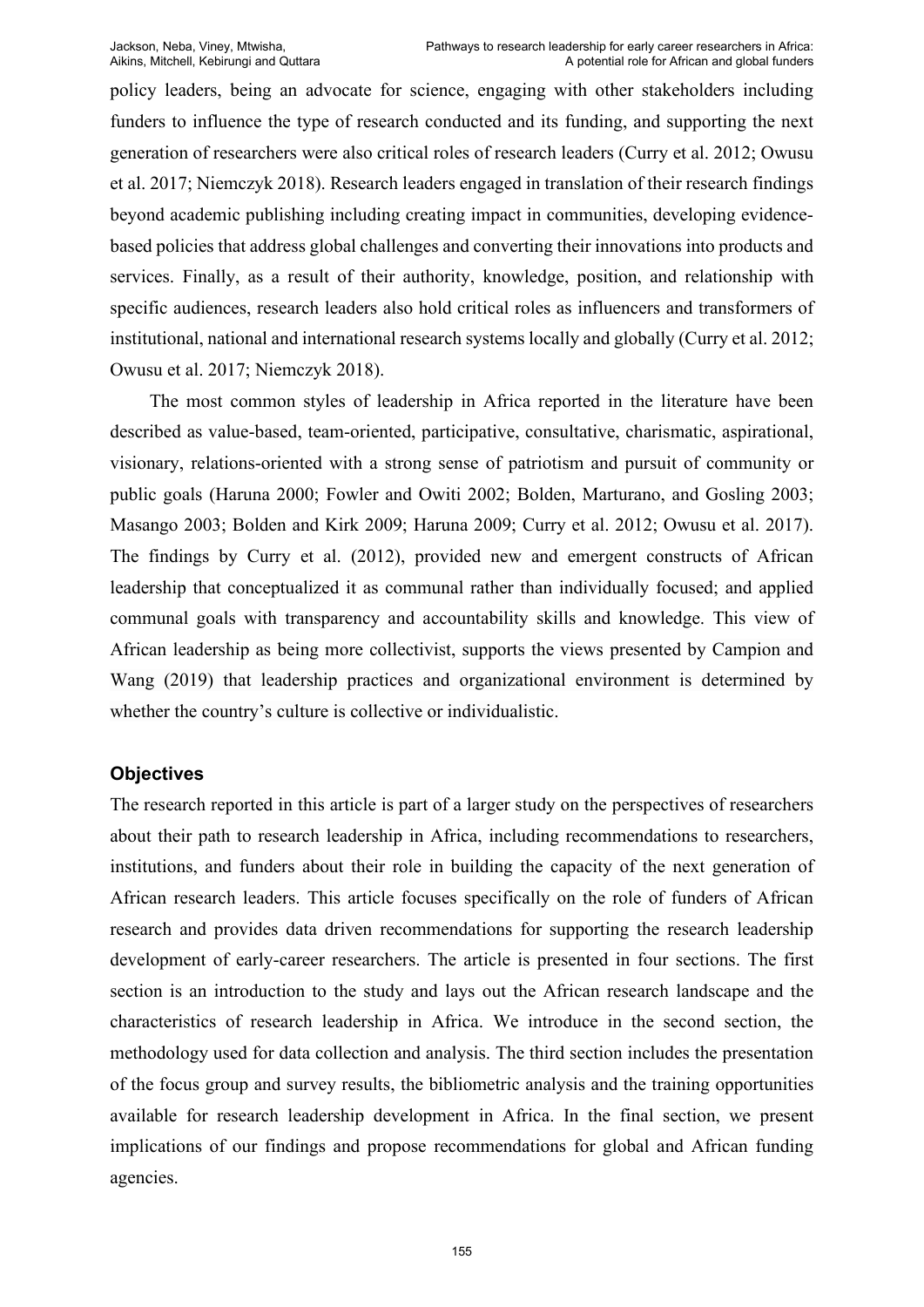### **METHODOLOGY**

We assessed the perspectives of researchers in Africa regarding their experiences as they transitioned to research leaders as well as selected funders of research in Africa to establish the level of support they provided for the career advancement of early-career researchers in Africa. We had three broad research questions in this study, firstly what were the organizational, individual and societal barriers or enablers that affected the journey of early-career researchers to research leadership and how did women researchers differ from men. Secondly, using the leadership lens of the Vitae Researcher Development Framework (2012), what were the core competencies, skills and experiences needed to be a successful research leader, and what were the training programs available to strengthen research leadership. Finally, who were the top funders of research in Africa, and what research areas did they support. The overall goal was to provide funders of African research with evidence based data to better support the research leadership development of early-career researchers so they could successfully advance in their careers. The Institutional Review Board, Office of Regulatory Affairs in the Human Research Protection Program at Michigan State University approved the study.

The participants were early-career researchers who were primarily from the health sciences and based at higher education and research institutions in East, West and Southern Africa. A team of scholars from those regions who had prior experience in multi-country studies and publishing their work, collected and analyzed the data. The study team provided participants with information about the study including their rights as a research participant and requested them to sign a consent form if they agreed to participate in the study. The study utilized a combination of approaches employing qualitative (focus group discussion) and quantitative (survey and bibliometric) data collection and analysis.

## **Focus group discussion and survey administration**

We undertook a mixed methods approach that included firstly a focus group discussion with 11 senior research leaders and directors (two women and nine men) that were team members from the Developing Excellence in Leadership, Training and Science in Africa (DELTAS) program. The discussion took place during the DELTAS Annual General Meeting in July 2018 and the goal was to elicit themes and interview questions for the qualitative and quantitative study that would follow between July – December 2018.

Additional focus group discussions were held with 27 early-career researchers from Côte d'Ivoire, Uganda, South Africa, and Ghana (Table 1). The discussions focused on 1) current challenges and the institutional support provided to researchers in their career development;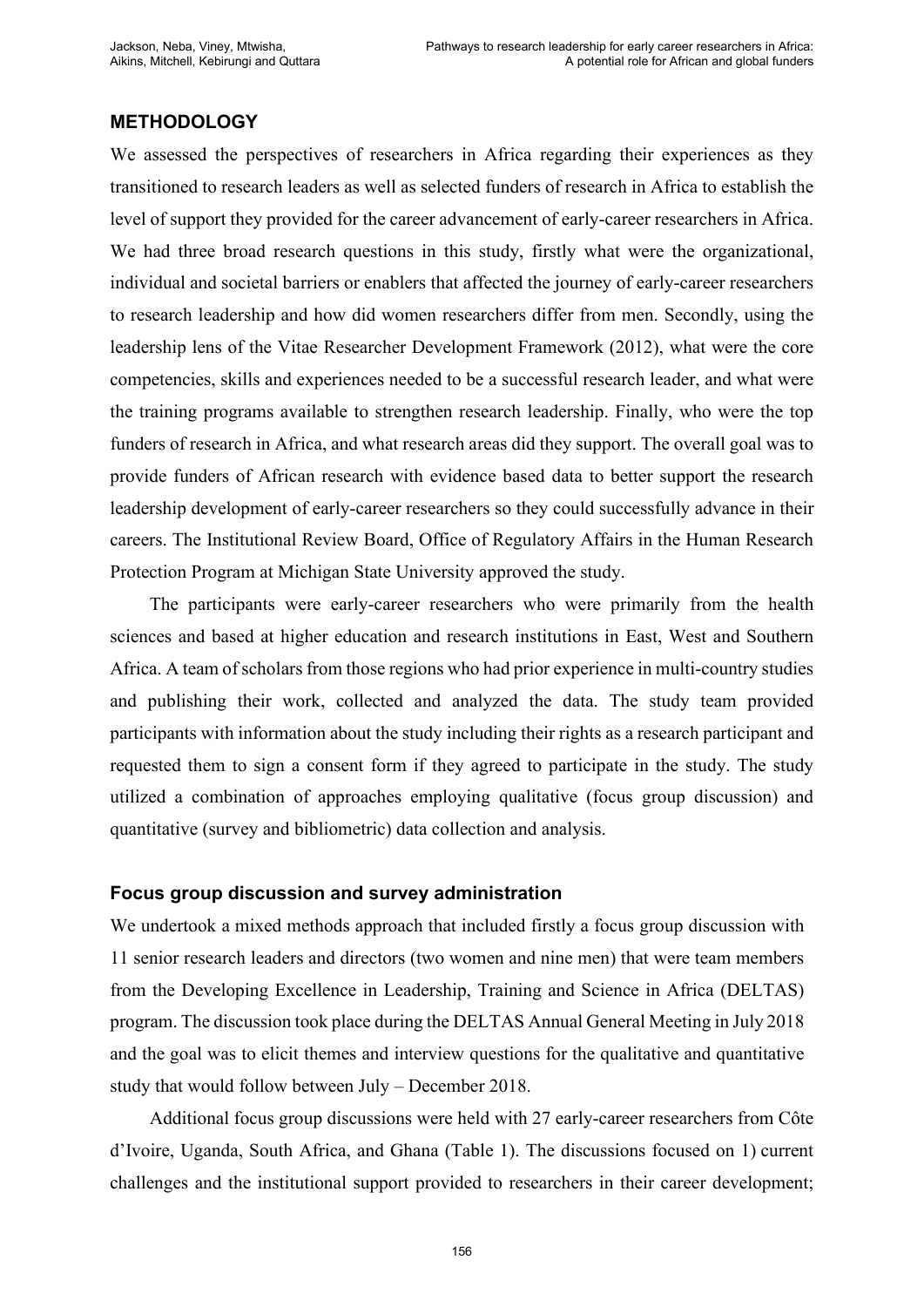2) perceptions of the competencies and qualities required for successful research leadership; and 3) recommendations for funders about how to address career development of researchers. Guided by the expert facilitators, the focus group discussions were held in English and French. An online survey was then administered to researchers at African institutions. A total of 139 responses were received from early-career researchers in 24 countries in Africa.

| Table 1: Gender of the respondents in the focus groups and survey of the study |  |  |
|--------------------------------------------------------------------------------|--|--|
|--------------------------------------------------------------------------------|--|--|

| Gender | <b>Focus group</b> | <b>Survey</b> |
|--------|--------------------|---------------|
| Men    | 19                 | 69            |
| Women  |                    |               |
| Total  |                    | 139           |

## **Bibliometric analysis**

The bibliometric analysis was used to map the top impactful funding agencies of research in general and health research specifically, in Africa (as proxied by the citation impact of funded published work) over the 10 year period 2010–2020. The data were extracted and visualized from Clarivate's InCites dataset by leveraging unified funding acknowledgment data from the Web of Science (Clarivate InCites 2021). The analysis was based on publications and citations data related to research authored or co-authored by at least one researcher in Africa. In addition, the data were further filtered by funding agency location to understand the trends for global and African based funders.

# **Research leadership training provision**

A desk-based review of the current leadership training and development programs run by external and institutional providers in Africa was conducted to map the provision and general content of research leadership capacity building programs available to African researchers. In addition, we also compared the focus of each of the external programs, that is, whether they focused on the development of research skills, on developing the researcher, leadership skills or on developing women researchers.

# **Data analysis**

The analysis phase involved a synthesis of findings to develop and recommend potential frameworks for the development of research leadership in Africa.

## **Limitations of the study**

Our research sampled early-career researchers from several African countries, different types of research organizations such as universities, research institutes and the private sector and took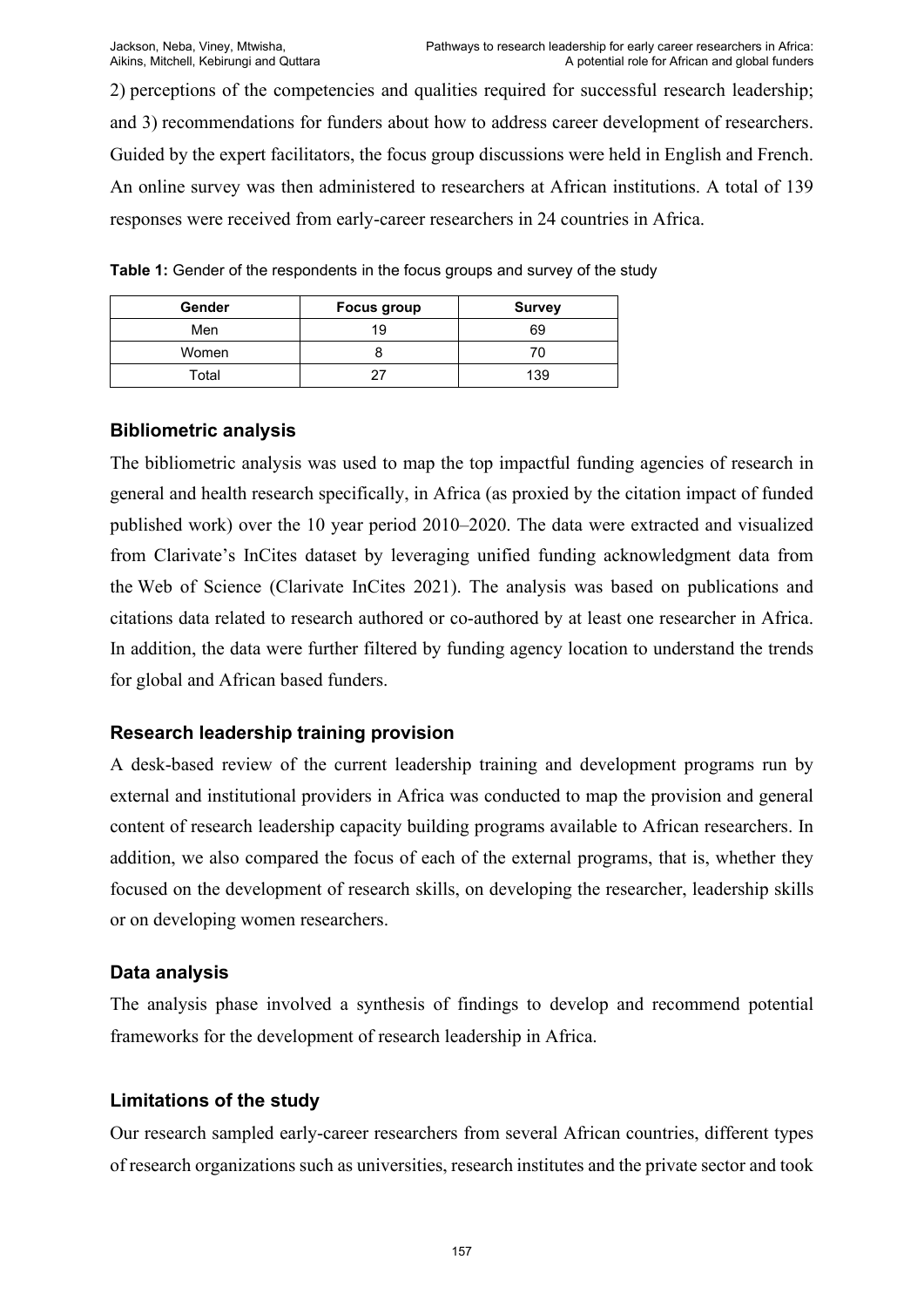into consideration the gender dimension. However, the study was conducted across mostly Anglophone Africa and would need further testing in Francophone and Lusophone countries in order to make generalized statements for Africa. Secondly, the researchers were only asked about gender issues, so other equity and inclusion issues could not be interrogated.

## **RESULTS**

## **Perspectives on barriers and enablers to career advancement**

Early career researchers emphasized that more structured career planning at the early stages of their careers was an enabler; and more emphasis on this was needed to help them identify their research areas and collaborators, strengthen skills in writing grants and publications and to build their research profile. Being able to better manage work-life balance was crucial and they emphasized the need to better navigate the cultural and institutional environments, especially as it related to managing societal expectations and family responsibilities. This was especially true for women researchers. Some university policies and practices contradicted prioritizing research and were drawbacks to career advancement; for example, there was always strong emphasis on research in promotion, yet limited funding support and time provided for research activities.

The role of mentorship programs and role models were both seen as enablers to career development; and beneficiaries of mentorship programs reported satisfaction with their careers. However, very few early career researchers had experience of formal mentorship programs. Some indicated that they had informal mentors, who provided both career advice and advocated for them at various institutional levels but this number was quite low. They all recognized that engaging with a broad network of research leaders, taking time for post-doctoral training and sabbaticals, working on international collaborative teams, and participating in formal, structured leadership training were key opportunities that would support their career development. They concluded that part of the role of a research leader should be to provide early career researchers with these opportunities for gaining exposure and developing their leadership potential. There was a genuine sense of frustration that these opportunities were not facilitated for them in the daily business of research.

Most of the barriers and stereotypes discussed were from mostly women researchers, in particular as it related to their roles in the family, as mothers and homemakers. The expectation they said was that women researchers could not be trusted with leading teams or proposal development due to their home and social responsibilities; a view that many of them also shared.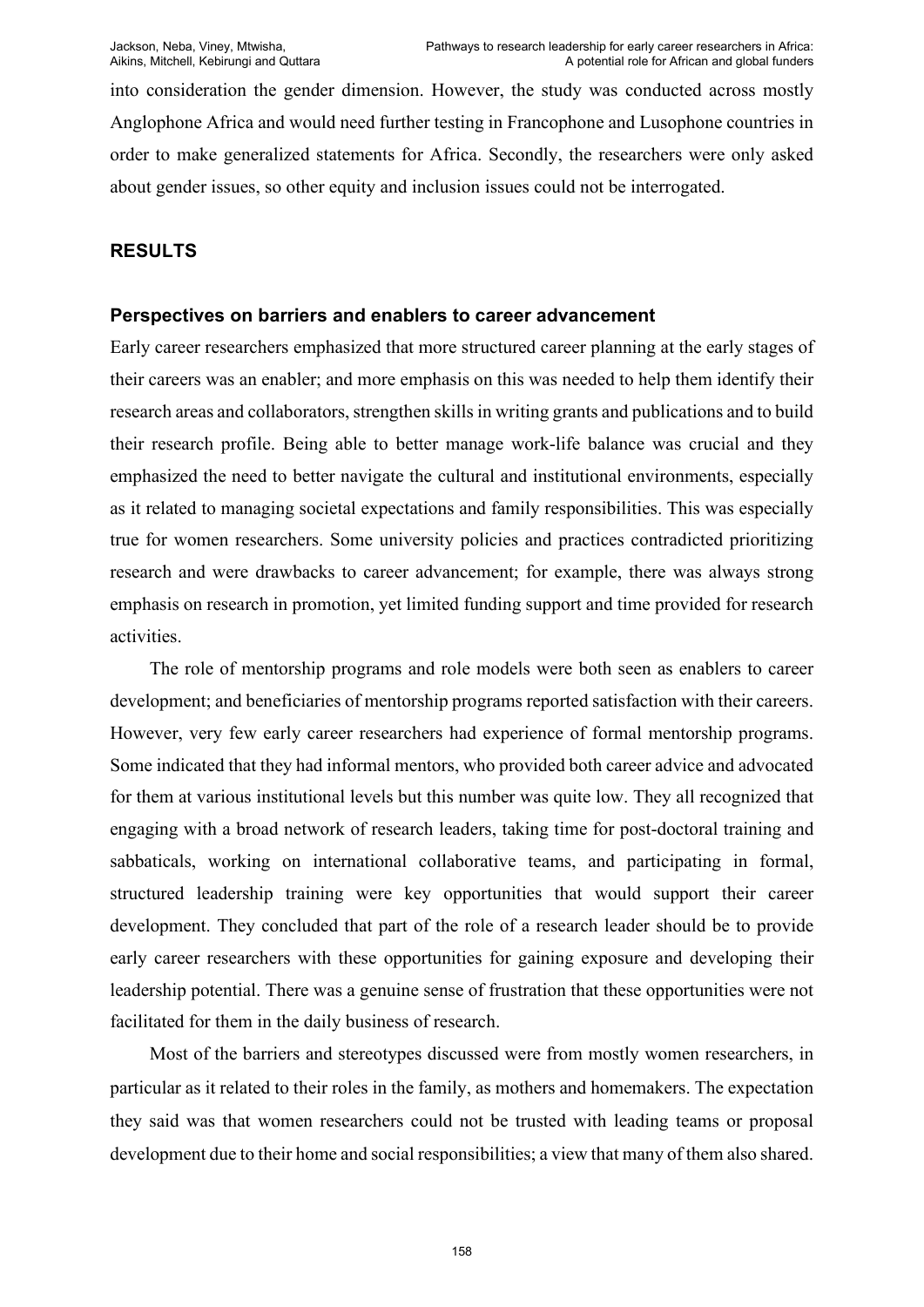This did not apply to men researchers. Therefore, early-career women researchers needed more convincing about their abilities to be a research leader than their male counterparts. This suggested that there was significant culture change needed at individual, family and institutional levels at the early stages of the education pipeline to enable girls and young women to feel able to take up challenges.

Early-career women researchers, recognized that there were a number of systemic challenges, at the institutional and societal levels, that constrained advancing their careers. Many of them stressed that it often appeared that there was lack of transparency and equality in many of the research opportunities available. Many felt that they were often pressured in their professional pursuit and that home responsibilities such as childbearing, childcare, family obligations and other gendered roles were not acknowledged for women researchers and programs put in place so that they were not unduly disadvantaged.

Early-career women researchers also observed that it was no longer acceptable to have men only in research teams and suggested that more focus needed to be on integrating gender into research at institutional levels, which may increase the number of women researchers getting included in research teams. There was need to create new and expand existing programs that provided research incentive grants, training in research leadership, and opportunities for women researchers to be appointed to positions of responsibility in research. They also suggested that early-career women researchers should engage with a broad network of research leaders for strategic mentoring, take opportunities for post-doctoral and sabbatical research leave, participate in international collaborative partnerships and enroll in formal, structured research leadership training. It was emphasized that early career-women researchers in particular should be provided with opportunities to take up responsibilities such as leading teams, manuscripts and grant proposals and other tasks targeted to developing their leadership potential.

## **Research leadership characteristics and competencies**

Our findings confirmed what was in the literature that research leadership involved developing vision and strategy, being a role model and having subject matter expertise. However, what was also very important were the relational characteristics that are illustrated in the T-shaped model in Figure 1, which indicates both breadth and depth of expertise. The depth in the central vertical "pillar" was regarded as fundamental to research excellence while the breadth of experience or the horizontal "pillar" is where they applied their research expertise for the common good, mentoring junior colleagues, facilitating communication and engaging locally and globally.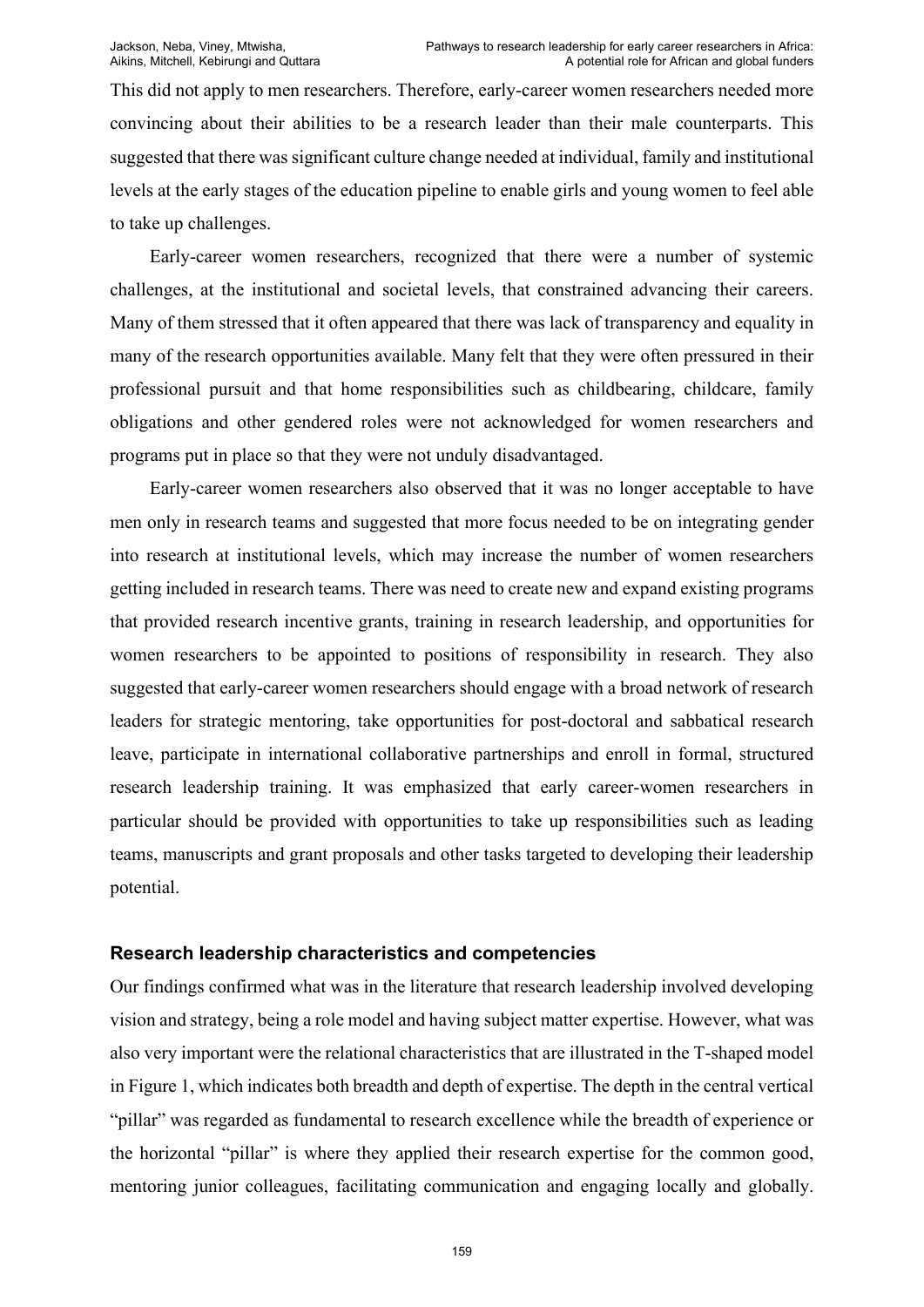This supports previous research on the T-shaped model of professionals (Brown 2010; McIntosh and Taylor 2013; Demirkan and Spohrer 2015; Van Veenendaal 2020; Butler 2020) and the dual role of African research leaders, contributing to global research excellence and local societal impact (Ofir et al. 2016). Researchers that were able to succeed in this dual role were described as "*successful research leaders*" and were at the forefront in terms of research leadership.



**Figure 1:** T-shaped model of the characteristics of African research leaders

The priority competencies of research leaders are shown in Figure 2. As can be seen, all of the competencies related to the knowledge and intellectual abilities domain, that is knowledge base, cognitive abilities, and creativity, were recognized as fundamental; and researchers, regardless of gender, emphasized that these should be the primary focus at the beginning of a research career. For the mid and latter stages of the career, there was general agreement that a combination of the other competencies was needed to deal with the complex tasks necessary for research leadership. In the personal effectiveness domain, only the personal qualities competency was highlighted, while professional conduct, research management, finance, funding and resources were stressed in the research governance and organization domain. Finally, working with others, and engagement and impact were emphasized in the engagement, influence and impact domain.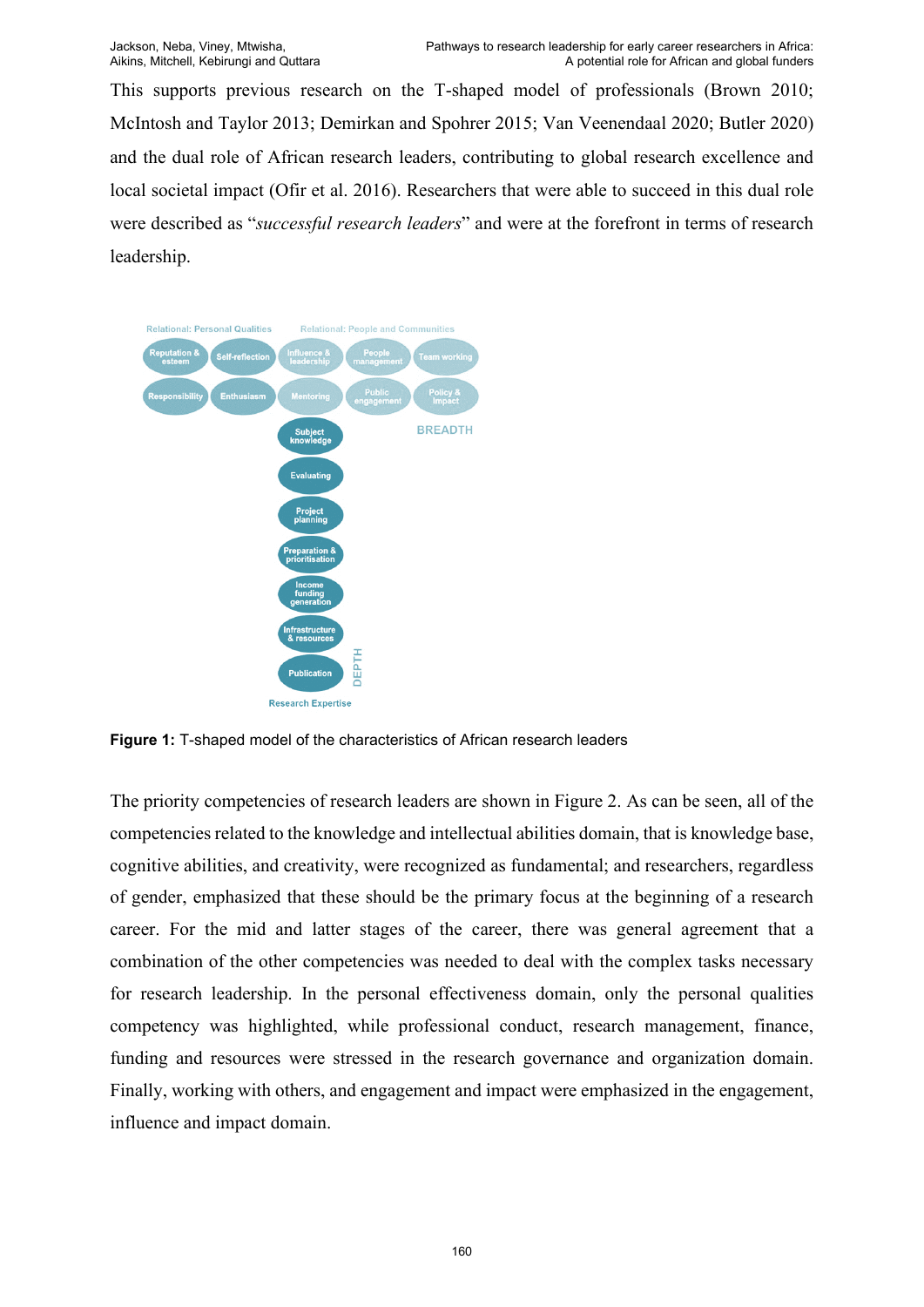

**Figure 2**: Perspectives of women and men researchers on competencies for research leadership (most important competencies are shown in bold)

# **Research leadership training provision**

Our analysis of the current training available for African research leaders showed a stark gap in what was available compared to what was needed to support the leadership characteristics and competencies discussed above. Over 40 per cent of the researchers we surveyed were unaware of any programs at their institution; for those that exist, the majority of programs were focused on only strengthening research expertise of early career researchers. Training programs facilitated by external providers, were also limited and focused largely on research capacity strengthening or on generic leadership / management skills, rather than both.

Table 2 illustrates an inventory of available programs that are relevant to research leadership development in Africa. One of the well-funded programs that focuses on strengthening research excellence is the Developing Excellence in Leadership, Training and Science (DELTAS) in Africa program, which supports the Africa-led development of worldclass researchers and leaders in Africa. In addition, the DELTAS program also supports the improvement of the research environment in Africa, from infrastructure in laboratories to areas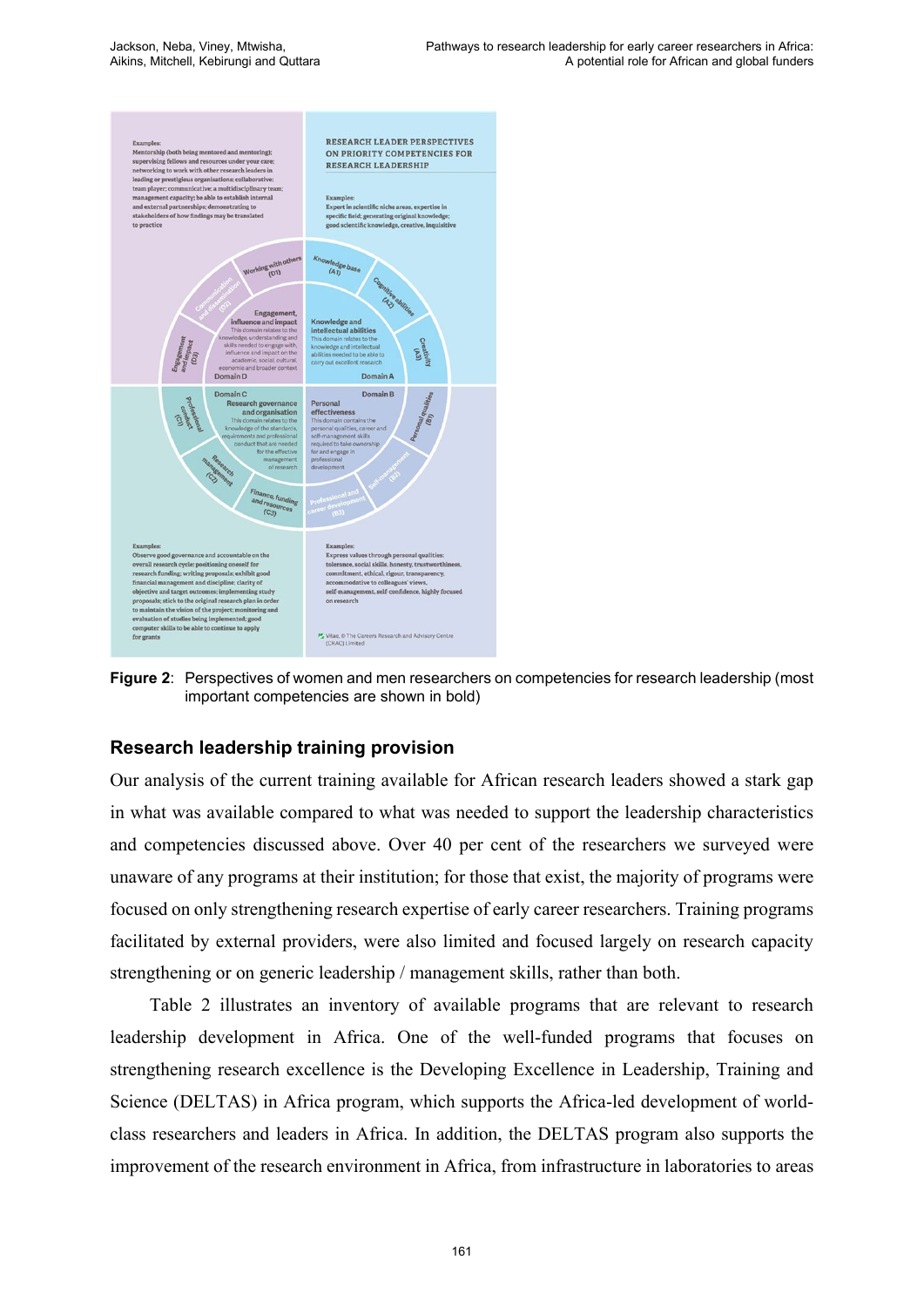such as research management and ethics. The Consortium for Advanced Research Training in Africa (CARTA) program as the name suggests, focuses mainly on research capacity strengthening, in particular on key skills such as data management and data presentation. There are several examples of programs that offer individual leadership development, such as those by the Centre for Creative Leadership and the Centre for African Leadership Development. However, these are more targeted at the business and public sectors and are not contextualized for higher education and research institutions.

There were very few programs designed for women leaders working in academia. One based in the U.K. is the Women in Leadership event organized by the Centre for International Development and Training (CIDT) at the University of Wolverhampton. A relatively new program, established in 2019 called the African Futures Research Leadership Program offers all of the components for research leadership, including research development, researcher selfdevelopment, leadership development and also targets women researchers. It is a collaborative mentorship program offered partly in the US and in Africa, but is currently open only to consortium members of the Alliance for African Partnership (AAP 2019). Another program that supports research and leadership development is the Climate Impact Research Capacity and Leadership Enhancement (CIRCLE), which develops leadership skills and research results for early career African researchers in the field of climate change. Potential setbacks to the success of some of these programs are funding and sustainability challenges as many of them are donor funded and have not yet identified opportunities for continuing beyond the current funding.

| Programme                                                                                     | <b>Research</b><br>development | Researcher<br>self-<br>development | Leadership<br>development<br>(relational<br>transferable skills) | Women<br>self-<br>development |
|-----------------------------------------------------------------------------------------------|--------------------------------|------------------------------------|------------------------------------------------------------------|-------------------------------|
| <b>DELTAS Africa (Developing</b><br>Excellence in Leadership, Training<br>and Science Africa) | X                              | X                                  |                                                                  |                               |
| <b>CIRCLE</b> (Climate Impact<br>Research Capacity and<br>Leadership Enhancement, AESA        | X                              | X                                  |                                                                  | X                             |
| <b>CARTA (Consortium for Advanced</b><br>Research Training in Africa)                         | X                              |                                    |                                                                  |                               |
| FLAIR (Future Leaders African<br>Independent Research)                                        | X                              |                                    | X                                                                |                               |
| <b>AMARI</b> (The African Mental<br>Health Research Initiative)                               | X                              | X                                  |                                                                  |                               |
| GYA (Global Young Academy)                                                                    |                                | X                                  | X                                                                |                               |
| AAU (Association African<br>Universities)                                                     |                                | X                                  | X                                                                |                               |
| <b>AFRLP (African Futures Research</b><br>Leadership Program)                                 | X                              | X                                  | X                                                                | X                             |
| <b>CCL (Centre for Creative</b>                                                               |                                |                                    | X                                                                |                               |

**Table 2:** Training and development programs relevant to research leadership in Africa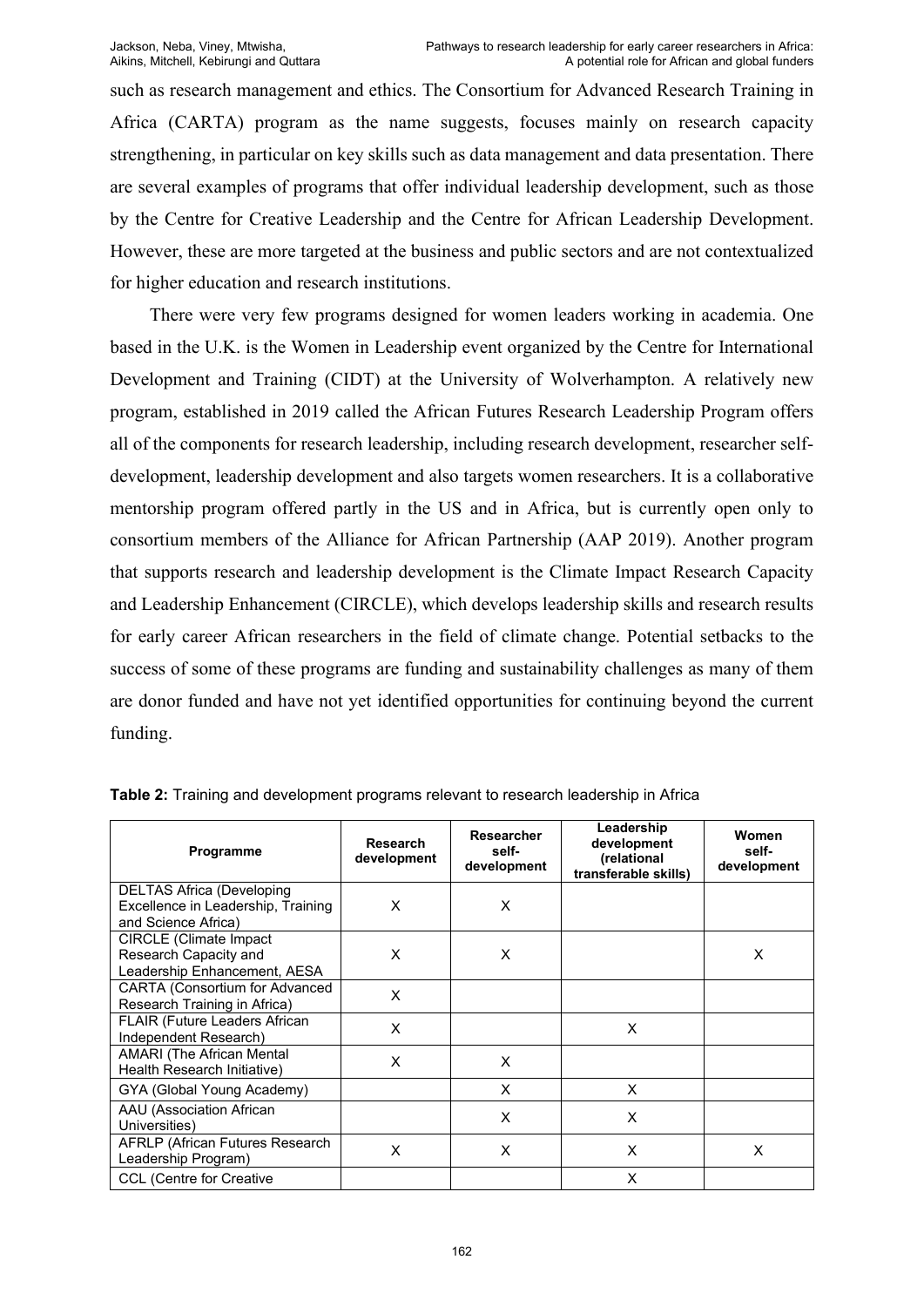| Programme                                           | <b>Research</b><br>development | Researcher<br>self-<br>development | Leadership<br>development<br>(relational<br>transferable skills) | Women<br>self-<br>development |
|-----------------------------------------------------|--------------------------------|------------------------------------|------------------------------------------------------------------|-------------------------------|
| Leadership)                                         |                                |                                    |                                                                  |                               |
| CALD (Centre for African<br>Leadership Development) |                                |                                    | Х                                                                |                               |
| CIDT Women in Leadership<br>Course                  |                                |                                    | х                                                                | х                             |
| PWC - Africa                                        |                                |                                    | X                                                                |                               |
| The Knowledge Academy                               |                                |                                    |                                                                  |                               |

Women and men researchers did not appear to differ significantly in terms of the key leadership qualities that they identified should be the focus when developing the next generation of research leaders as indicated in Figure 3. Working with others, building a network and achieving work-life balance were equally top priorities for both women and men early career researchers. Men more so than women researchers felt that building a research profile was also a major priority. Despite the fact that the cultural environment was reported earlier as a major barrier especially for women researchers, neither women or men saw it as an area for major focus in capacity building programs. This is potentially short-sighted as these cultural issues, while ingrained in society, will only change if there is continuous interrogation at various levels within countries.



**Figure 3:** Responses by women and men researchers on the qualities that are of importance to them in research leadership development

# **Bibliometric analysis of African Research Funders**

As shown in Figure 4A, the top funders of all research conducted in Africa over the last 10 years were European and US based funders. These included the European Commission (EC), the US Dept of Health and Human Services (USDHHS), UK Research and Innovation (UKRI), the National Science Foundation (NSF) and the Medical Research Council of the UK (MRC). For health research specifically, the top funders were the USDHHS, the EC, UKRI, MRC and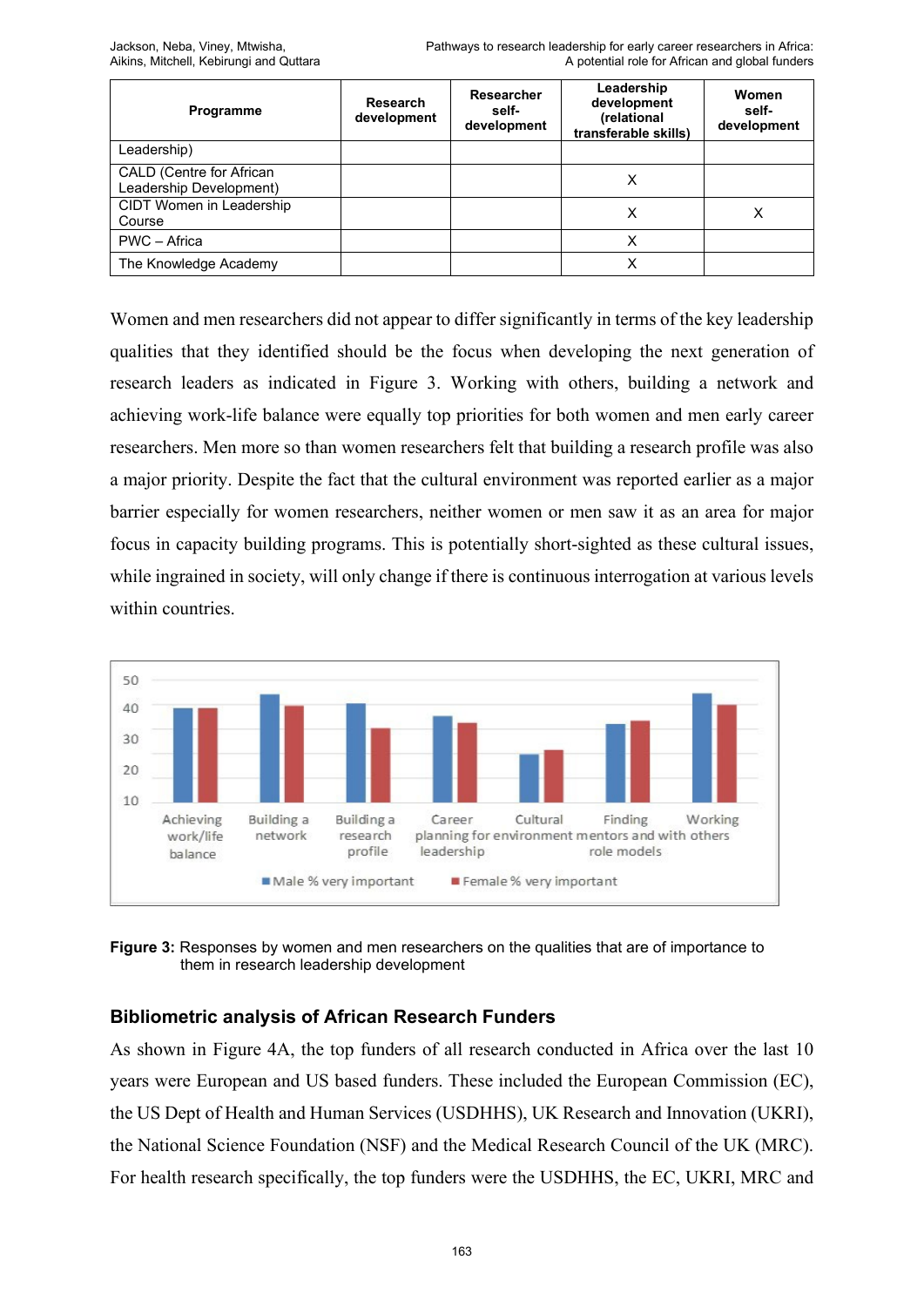the Bill and Melinda Gates Foundation (BMGF). The only major African funder of research was the National Research Foundation of South Africa (NRF). The major research areas receiving funding in Africa are illustrated in Figure 4B and as previously reported were in the area of health (infectious disease, public health, immunology), energy and the environment (energy and fuels, environmental science and ecology), material science (nanotechnology), as well as space sciences (astronomy and astrophysics). These research areas are likely to be based on collaborations of large, multidisciplinary teams based internationally and in Africa.



**Figure 4:** Top research funders of African research (A) and the research areas supported (B) between 2010 – 2020 (Source: Clarivate InCites Dataset)

The consequences of having the majority of African research supported by global funders are that if they were to stop funding, research on the continent would be seriously disrupted, as was the case with the recent reduction in the UK government foreign-aid budget, some of which funded research. Just as important, is the fact that global funders will continue to set the research agenda for Africa, which for decades was not always aligned with African priorities. The current trend is funding of large, transdisciplinary and transregional teams, working on global challenges. Supporting the development and career advancement of early career researchers are not always the key priorities of these programs.

## **IMPLICATIONS AND WAY FORWARD**

Through our engagements with researchers, and those who support their development, we identified key recommendations for African and Global Funders and interesting case studies of initiatives that focus on research leadership and institutional development that should be amplified. To accelerate research that is excellent, nurture innovation, build bridges with policy makers and promote research leadership in Africa, funders must place greater emphasis on investing in both individual as well as institutional capacity to drive sustainable research leadership for early career researchers. System approaches to research leadership development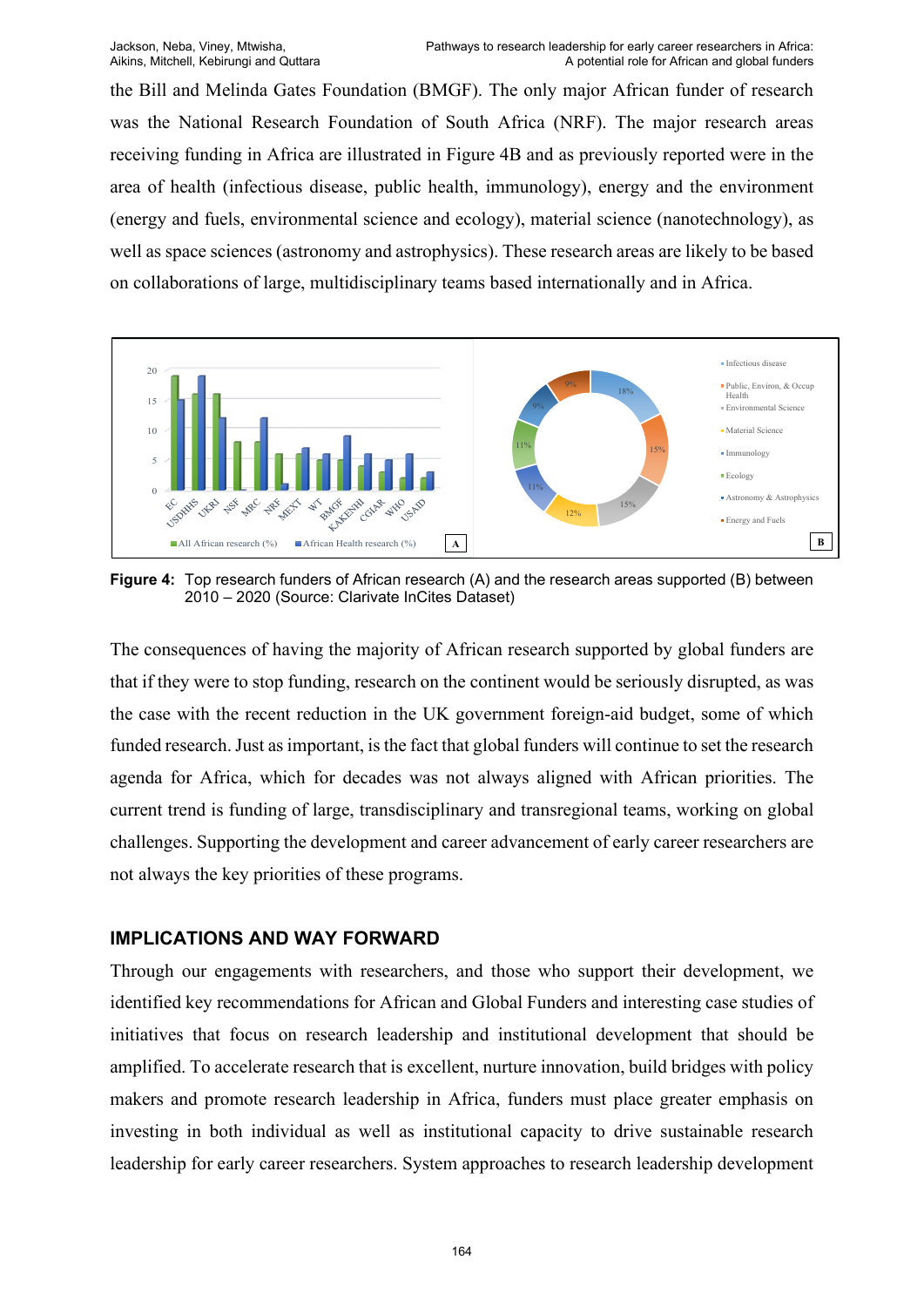and new and innovative training programs must be integrated into a wider funding strategy if we are to ensure that there is a researcher pipeline in Africa. Based on our findings, developing strong research leaders requires not only developing excellent research skills but developing relational leadership through practical experience of leadership opportunities, mentoring and coaching, balanced with career development planning.

Key transition points in the careers of research leaders included progressing from acquiring the doctoral degree, to leading other researchers, to leading other leaders, and finally leading organizations. In developing the next generation of leaders, it is important that as researchers go through each transition, that there is opportunity to adequately prepare for the next role. This should involve re-assessing their time, tasks and value, and readiness for transitioning from the individual, to the broader local and global good. Most of the early career researchers indicated that opportunities were not available for them to reflect and prepare for the next career stage. If funders understood that leadership development is a continuous process with key transition points, where additional time and support are required, then investment in those programs would help leaders settle into their roles more effectively and result in more successes.

The T-shaped model for research leadership that we proposed balances expertise in research, functional skills and relational competencies that were most valued by researchers. It was also inclusive as it focused on the needs of both women and men researchers in Africa. However, the model demonstrates that whilst research training was important at the beginning of a research career and part of the continuous learning for a researcher, it did not adequately prepare researchers for the additional responsibilities that come with leadership later in their careers. The key message is that focusing on research excellence alone does not always guarantee that a researcher would develop into an effective research leader. Researchers must therefore have opportunities to not only deepen research skills but also develop those relational skills and competencies needed. Most importantly, this path should not be exclusive, but should be available to early career researchers to cycle through, or indeed, work on both at the same time. Research leadership development therefore requires many interventions, and capacity and funding challenges can determine the success and shape of the approach that is adopted. In planning novel approaches, the importance of relevance to the African context and co-creation with the research community cannot be over-emphasized.

Within the last decade, there have been a number of centers of excellence (CoE) established to build research skills, increase research productivity and promote the economic transformation of the African continent. These CoE have resulted in increased capacity building at the postgraduate level especially within STEM fields, developed new academic programs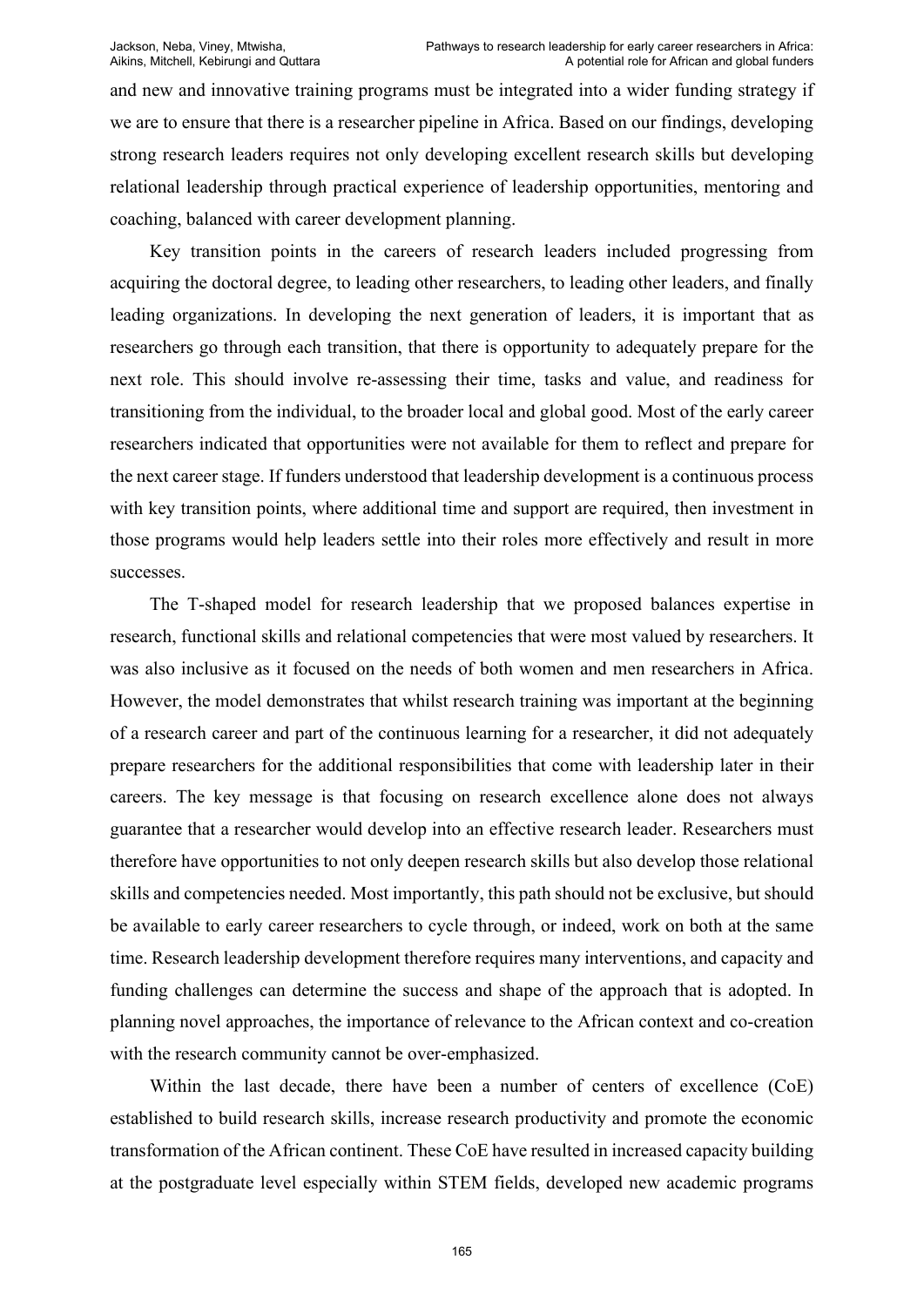and knowledge in the discipline and increased the numbers of women scientists graduating (World Bank 2014). Because of the success of the CoE approach, we now propose the establishment of a new CoE on research leadership development in Africa funded through a partnership between global and African funding partners. The CoE should be a joint initiative with roots across multiple institutions in East, West and Southern Africa, that generates new knowledge about research leadership in Africa, and offers training programs that are tailored for local contexts, and different career stages. This collaborative CoE should lead, support and guide institutions on emerging and good practice in building capacity of African research leaders who would be relevant locally but can compete globally. It would also be mandated to implement flagship programs across multiple institutions using tools such as global classrooms that would allow the sharing of people, and ideas, and develop delivery expertise locally. This approach would facilitate sustainable approaches to research leadership development especially in resource limited environments.

Many funding agencies have now recognized the linkage between research excellence, gender and equity more broadly and are developing programming and promoting the equitable inclusion of women, increasing the number of women in leadership positions and integrating gender and equity dimensions in research content and curricula. Two initiatives involving African and global funders, the Science Granting Councils Initiative (SGCI) and the Alliance for Accelerating Excellence in Science in Africa (AESA) are worth mentioning.

The SGCI is one of the important research funding developments in Africa that has resulted in the strengthening of 15 Science Granting Councils (SGCs) across East, West and Southern Africa. SGCs perform several crucial functions in national systems of innovation, including disbursing funds for research and development, building research capacity and thus contributing to the effective and efficient functioning of science systems (Mouton, Gaillard, and Van Lill 2015). Since 2016, the capacity strengthening of the SGCs supported management of research, data driven design and monitoring of research programs, knowledge exchange with the private sector and strengthened partnerships between the SGCs and other science system actors. It was envisaged that the SGCs would develop programs to increase research capacity, in particular of early career and women researchers, as well as strengthen regional collaboration in Africa through joint funding of programs that are of relevance to Africa.

One of the increasingly important areas for the SGCs is their focus on gender in research in Africa. They have the potential to be transformational in this area given their funding and policy roles in Africa. While most SGCs did not have clear policies or frameworks to support mainstreaming and promotion of gender at the beginning of the SGCI, almost all indicated a commitment towards tackling gender disparities and mainstreaming gender considerations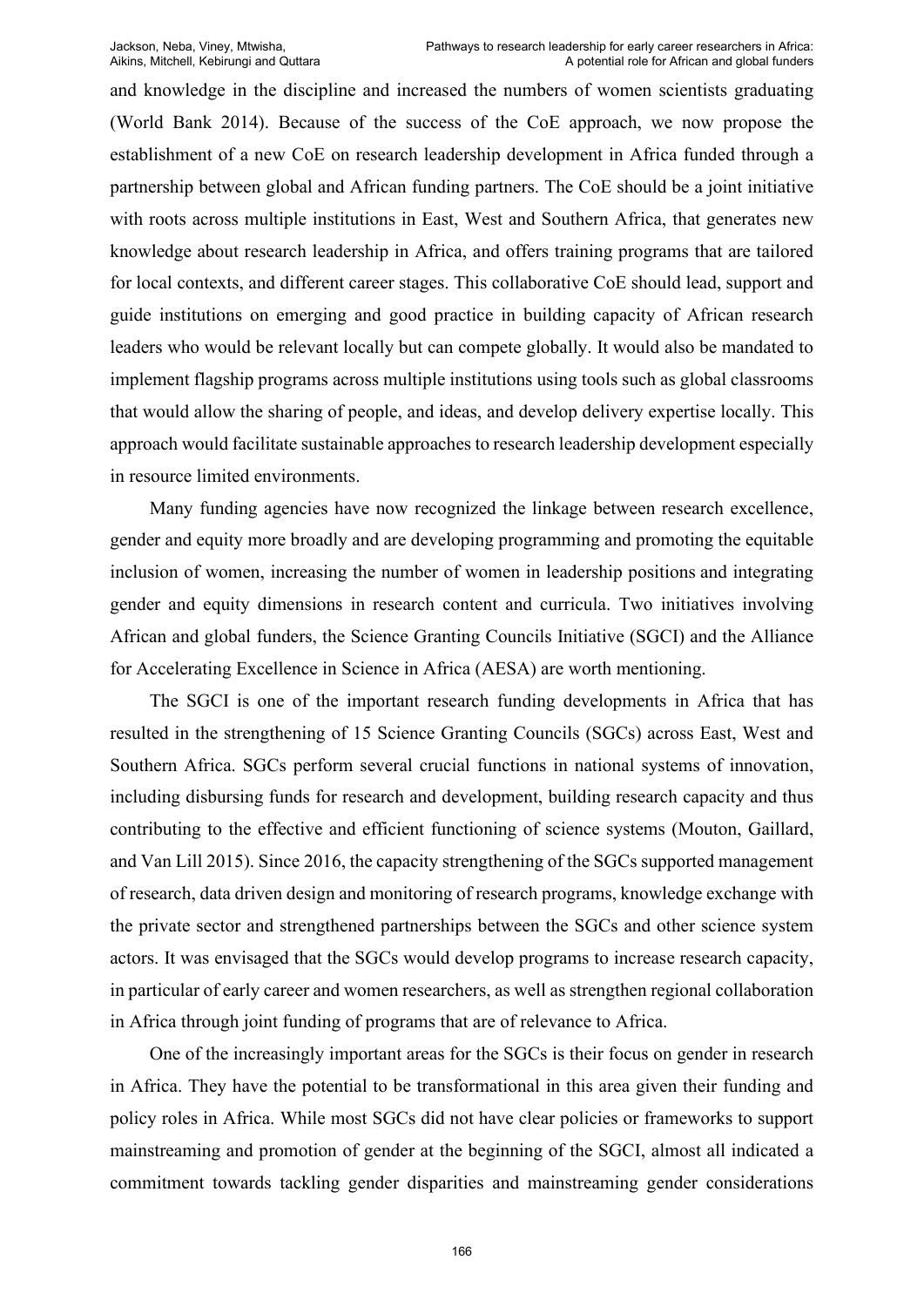across all sectoral activities. Researchers in our study have proposed a number of measures to support women researchers striving to succeed, such as mentoring, support groups, information about child-care, and family-life balance. A number of the SGCs have implemented some of these programs that promote gender equality. For example, the SGCs in Senegal, Zambia, Ethiopia, and Kenya have a special fund to promote women's participation in higher education and a specific program to encourage youth into science, technology, engineering, and math (STEM).

All of these strategies are important and are geared to guide women researchers as they negotiate institutional and social barriers in the academic environment. However, what may be more transformational for the SGCs is to also focus on making changes to the institutional environments where women work. That is, understanding and changing the policies, practices, and habits at the academic institutions that they fund, that are preventing women researchers from thriving. This approach incorporates supportive initiatives such as mentoring, coaching and networking, but goes further to examine the strategies that create environments that encourage the success of women scholars. These may include supporting institutions to eliminate implicit bias processes during recruitment, hiring and promotion; providing incentives to research teams for including women and for incorporating gender considerations in their research; developing institutional leadership and faculty professional development programs and interventions to enhance the visibility for women scholars. Other initiatives could include supporting dual-career professionals, flexible working arrangements, family-friendly adaptations, as well as career advancement grant programs.

One of the important goals of phase two of the SGCI, is providing training and technical support to the SGCs in promoting the equality and status of women in research environments, diversity and inclusivity beyond gender equality in research environments, and the sex, gender and inclusivity dimension in research design and content. This is a positive step that demonstrates the commitment that is being given to gender and inclusivity at the funding and policy level and it is highly recommended that the SGCs use its role to create institutional changes that would support early career women researchers to thrive.

Another important development in the funding of research in Africa was the creation of the Alliance for Accelerating Excellence in Science in Africa (AESA) in 2015. AESA was a partnership of the African Academy of Sciences (AAS), the African Union Development Agency (AUDA-NEPAD), and a number of global funding partners such as the Wellcome Trust and the Bill and Melinda Gates Foundation. The mission of AESA was to shift the power dynamics for African science to Africa through agenda setting, mobilizing funding, and managing continent-wide research programs. Their 6P model, which emphasised people,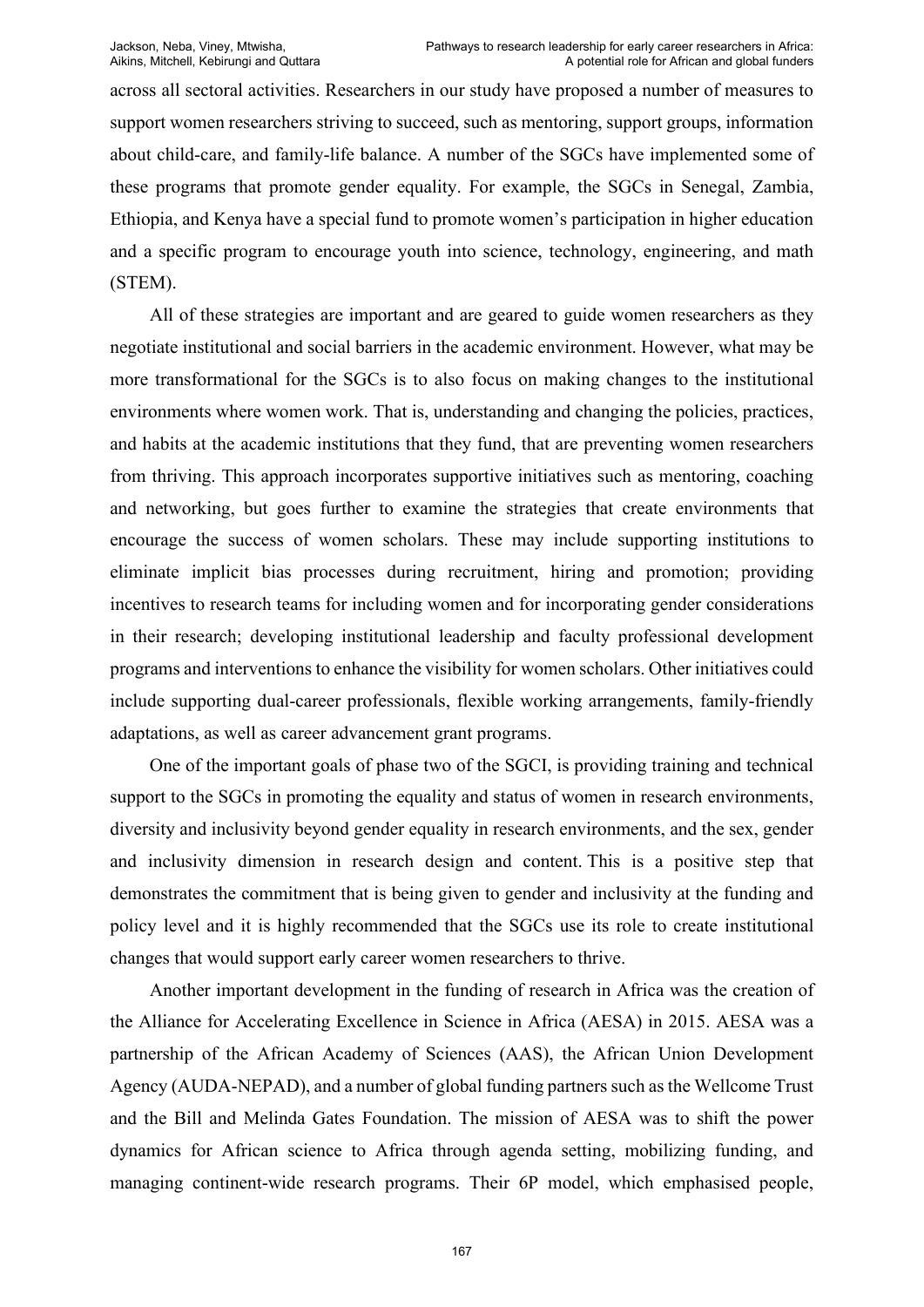places, programs, policies and processes, practices and partnerships was established to support balance in excellence with equity across the continent. The AESA model has the potential to foster research excellence, promote and inspire research leaders, strengthen research systems, and accelerate innovation and the commercialization of research that will improve and transform lives in Africa.

AESA therefore needs to create more opportunities for diversity and inclusion in science, and support those marginalized to receive funding for game changing ideas that could transform Africa, and advance their path to research leadership. For example, improving and strengthening existing research institutions and environments into state-of-the-art facilities that meet global standards for research and graduate training as well as facilitating further access through scholarly research exchanges and mobility grants globally, will provide the places for research and innovation to happen. They need to foster greater collaboration between wellresourced and less-resourced research institutions and research leaders. This can be accomplished through long-term, continental, consortia-based science programs that would advance training, joint supervision, and mentorship and provide a platform for balancing excellence with equity.

All of these can only happen within the context of supporting policies and processes for research and innovation. AESA's work in developing comprehensive grants management and research-based policies and processes for providing oversight in research program implementation contribute towards building the DNA of research environments. Other policies that they can facilitate include those related to safeguarding, bullying and harassment, antifraud and other financial control policies, whistleblowing, research malpractice, supervision and mentorship, governance and oversight related policies, as well as maternity and sick leave.

One of the weaknesses of African research organizations is their financial grant systems. In response to this, AESA developed the Good Financial Grant Practice (GFGP), a standard for good grant governance, which has now become a global standard. AESA has used the GFGP to streamline the due diligence process for awarding research grants, for encouraging good grantsmanship in general and strengthening research institutions in a major way. As part of their grant-giving role, they should use the GFGP as a training tool to strengthen weaker research institutions on the continent to become more competitive in attracting research grants from national and international funding agencies.

Identifying, building, and nurturing partnerships with entities who share mutual aspirations cannot be overemphasized. When properly managed, partnerships provide a vast reservoir of resources including funding, expertise, and sources of new programs. In 2015, AESA and the AAS created the Coalition for African Research and Innovation (CARI) in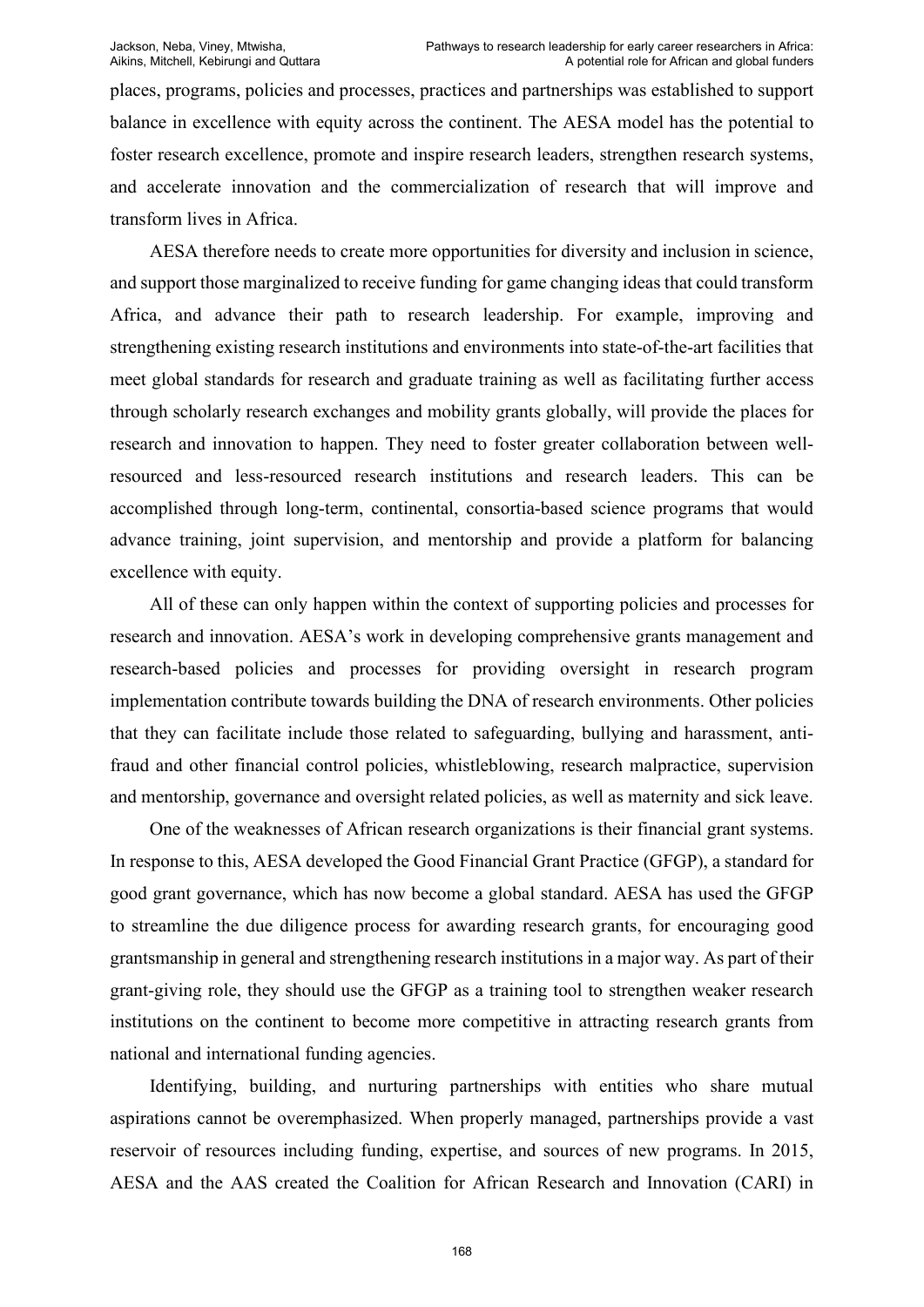collaboration with key global funding partners including Wellcome Trust, the U.S. National Institute for Health (NIH) and the Bill and Melinda Gates Foundation. The CARI platform needs to be positioned to support major science, technology and innovation (STI) initiatives in Africa and leverage funding that would expand and sustain a large portfolio of programs to be implemented at AESA. CARI also presents an opportunity for AESA to engage with a wider range of partners, including African governments, other global funders, industry leaders, and civil society to address priority research areas, drive African investment in African research and deliver the potential of STI for Africa's development.

AESA's 6P model and their experience as a continental funder has demonstrated that by reviewing current funding decision models and criteria and introducing changes that prioritize the need to balance excellence with equity and promote intra-African research collaboration, can influence, and achieve phenomenal change and impact on the continent at no extra cost. A key outcome of such a process change, would include expanded access, inclusivity, diversity, and participation by weak research institutions across various parts of the continent that face perennial national and international research funding deficiencies. These are research institutions that are not able to win competitive grants based on current funding decision models largely defined by excellence-based criteria. In the context of reduced funding for research globally due to economic challenges brought about by the COVID-19 pandemic (Else 2021), innovative ways by AESA to improve the value of interventions in research programs would go a long way to circumvent a near total collapse of the research enterprise on the continent.

In all of these recommendations, it is important to provide data driven evidence of success and effectiveness. A monitoring and evaluation framework should be established, perhaps at the proposed CoE with linkages to existing initiatives, to collect and share data openly on the profile of researchers in Africa and their career paths, identifying and promoting role models and describing their leadership development as incentives for other researchers. In addition, success stories should be celebrated widely across the continent to inspire and motivate the next generation of research leaders to achieve the highest.

# **ACKNOWLEDGEMENTS**

The authors thank all of the participants in the focus groups, key informant interviews and the online survey for their thoughtful responses and contribution to the article. In addition, the authors wish to thank Emma Day, Janet Metcalfe, and Jen Reynolds at Vitae who provided substantial project management in the project and reviews of the final report to the Wellcome Trust.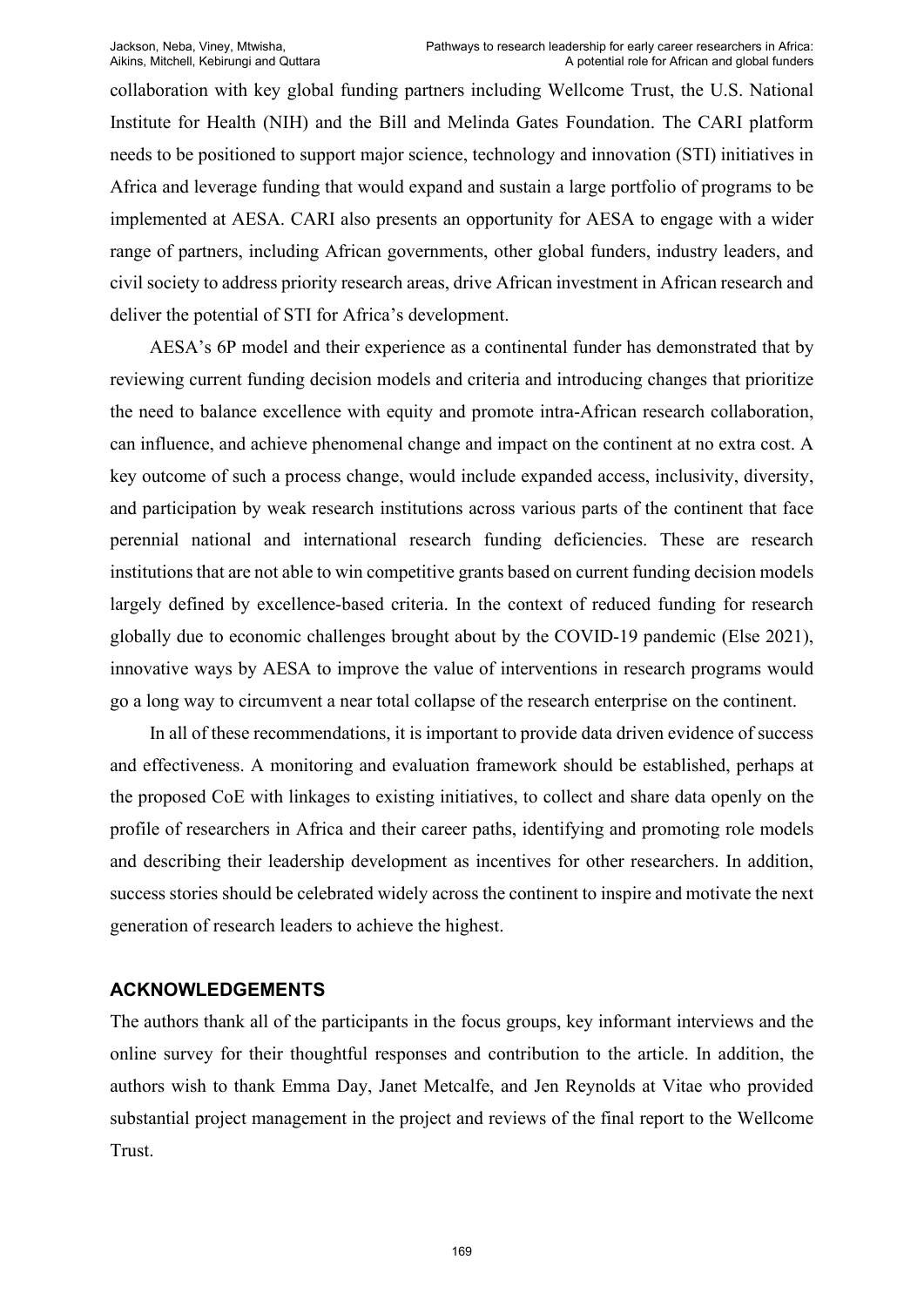## **FUNDING**

This article represents the findings of a scoping study on the path to research leadership in Africa that was funded by the Wellcome Trust (Wellcome) and the African Academy of Sciences (AAS) through its AESA initiative.

### **REFERENCES**

AAP *see* Alliance for African Partnership

- Alliance for African Partnership. 2019. "African Futures Research Leadership Program." Alliance for African Partnership: AAP African Futures Research Leadership Program (msu.edu) (Accessed 20 May 2021).
- AUDA-NEPAD. 2019. *African Innovation Outlook 2019*. AUDA-NEPAD, Johannesburg. ISBN: 978- 1-928527-21-3.
- Bolden, Richard and Philip Kirk. 2009. "African Leadership: Surfacing New Understandings through Leadership Development." *International Journal of Cross Cultural Management* 9(1) (April): 69– 86. https://doi.org/10.1177/1470595808101156.
- Bolden, Richard, Antonio Marturano, and Jonathan Gosling. 2003. "A Review of Leadership Theory and Competency Frameworks." *Centre for Leadership …*. https://www.academia.edu/1004388/ A review of leadership theory and competency frameworks. (Accessed 7 June 2021).
- Butler, Jane. 2020. "Learning to Lead: A Discussion of Development Programs for Academic Leadership Capability in Australian Universities." *Journal of Higher Education Policy and Management* 42(4) (July): 424–37. https://doi.org/10.1080/1360080X.2019.1701855.
- Campion, L. L. and C. X. Wang. 2019. "Collectivism and Individualism: The Differentiation of Leadership." *TechTrends* 63: 353–356. https://doi.org/10.1007/s11528-019-00399-x.
- Clarivate InCites. 2021. "Bibliomentric Analysis of Funding Agencies in Africa Using InCites Dataset." https://incites.clarivate.com/.
- Curry, Leslie, Lauren Taylor, Peggy Guey-Chi Chen, and Elizabeth Bradley. 2012. "Experiences of Leadership in Health Care in Sub-Saharan Africa." *Human Resources for Health* 10(1) (December): 33. https://doi.org/10.1186/1478-4491-10-33.
- Daniels, Joseph, Ruth Nduati, James Kiarie, and Carey Farquhar. 2015. "Supporting Early Career Health Investigators in Kenya: A Qualitative Study of Complexity Leadership for HIV/AIDS Research Capacity Building." *Pan African Medical Journal* 20. https://doi.org/10.11604/ pamj.2015.20.192.5964.
- Demirkan, Haluk and Jim Spohrer. 2015. "T-Shaped Innovators: Identifying the Right Talent to Support Service Innovation." *Research-Technology Management* 58(5) (September): 12–15. https://doi.org/10.5437/08956308X5805007.
- Duermeijer, C., M. Amir, and L. Schoombee. 2018. "Africa generates less than 1% of the world's research; data analytics can change that." Elsevier Connect, Mar. research; data analytics can change that." Elsevier Connect, Mar. https://www.elsevier.com/connect/africa-generates-less-than-1-of-the-worlds-research-dataanalytics-can-change-that. (Accessed 20 May 2021).
- Else, Holly. 2021. "Key COVID Research Hit by Cut to UK Foreign-Aid Budget." *Nature* 593(7857) (April): 20–21. https://doi.org/10.1038/d41586-021-01134-4.
- Elsevier. 2020. "The Researcher Journey Through a Gender Lens: An examination of research participation, career progression and perceptions across the globe." Elsevier, NY. https://www.elsevier.com/ data/assets/pdf file/0011/1083971/Elsevier-gender-report-2020.pdf. (Accessed 20 May 2021).
- Ezeh, Alex C., Chimaraoke O. Izugbara, Caroline W. Kabiru, Sharon Fonn, Kathleen Kahn, Lenore Manderson, Ashiwel S. Undieh, Akinyinka Omigbodun, and Margaret Thorogood. 2010.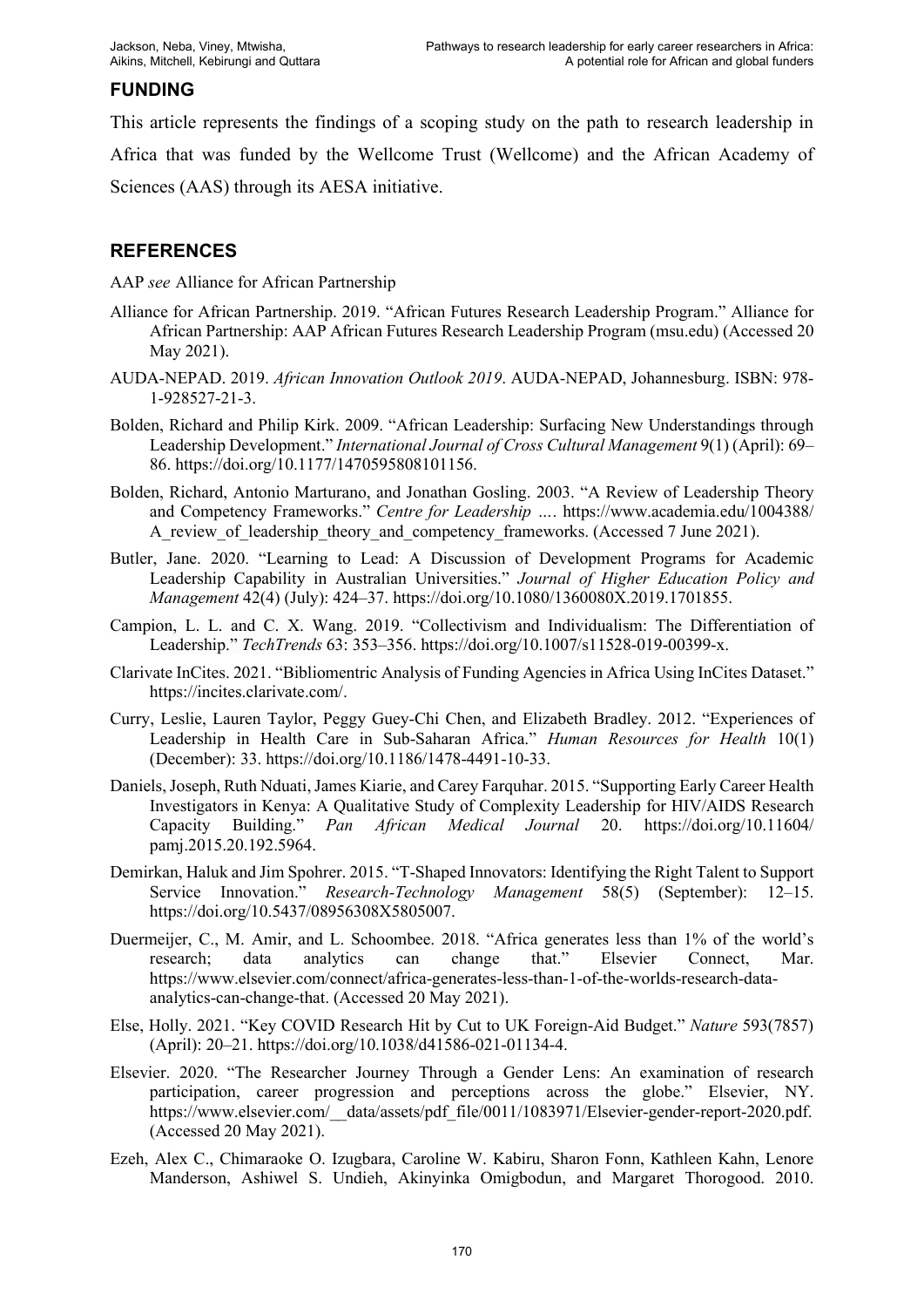"Building Capacity for Public and Population Health Research in Africa: The Consortium for Advanced Research Training in Africa (CARTA) Model." *Global Health Action* 3(1) (December): 5693. https://doi.org/10.3402/gha.v3i0.5693.

- Fowler, A., N. Njuguna, and J. Owiti. 2002. "Determinants of Civic Leadership in Africa: An Exploratory Study of NGDOs in Kenya." Paper presented at the Fifth Conference of the International Society for Third Sector R.
- Gebru, Demewoz Admasu. 2016. "Effectiveness of Higher Diploma Program for Early Career Academics in Ethiopia." *Studies in Higher Education* 41(10) (October): 1741–53. https://doi.org/10.1080/03075079.2016.1221652.
- Haruna, Peter Fuseini. 2009. "Revising the Leadership Paradigm in Sub-Saharan Africa: A Study of Community-Based Leadership." *Public Administration Review* 69(5) (September): 941–950. https://doi.org/10.1111/j.1540-6210.2009.02043.x.
- Haruna, Peter. 2000. "An Empirical Evaluation of Motivation and Leadership among Career Public Administrators: The Case of Ghana - ProQuest." https://www.proquest.com/openview/ b5774b0a4970ed7c4f399f606069142a/1?pq-origsite=gscholar&cbl=18750&diss=y.
- Izugbara, Chimaraoke O., Caroline W. Kabiru, Djesika Amendah, Zacharie Tsala Dimbuene, Hermann Pythagore Pierre Donfouet, Esso-Hanam Atake, Marie-Gloriose Ingabire, et al. 2017. "'It Takes More than a Fellowship Program': Reflections on Capacity Strengthening for Health Systems Research in Sub-Saharan Africa." *BMC Health Services Research* 17(S2) (November): 696, s12913-017-2638–39. https://doi.org/10.1186/s12913-017-2638-9.
- Lembani, Martina, Gina Teddy, Dintle Molosiwa, and Boroto Hwabamungu. 2016. "Post-Doctoral Research Fellowship as a Health Policy and Systems Research Capacity Development Intervention: A Case of the CHESAI Initiative." *Health Research Policy and Systems* 14(1) (December): 89. https://doi.org/10.1186/s12961-016-0159-3.
- Masango, Maake. 2003. "Leadership in the African Context." *The Ecumenical Review* 55(4) (October): 313–321. https://doi.org/10.1111/j.1758-6623.2003.tb00466.x.
- McIntosh, Brian S. and André Taylor. 2013. "Developing T-Shaped Water Professionals: Building Capacity in Collaboration, Learning, and Leadership to Drive Innovation." *Journal of Contemporary Water Research & Education* 150(1) (March): 6–17. https://doi.org/10.1111/ j.1936-704X.2013.03143.x.
- McNutt, Marcia. 2019. "Maintaining U.S. Leadership in Science and Technology." *National Academies of Sciences, Engineering, and Medicine* 6 March. https://www.nationalacademies.org/ news/2019/03/maintaining-u-s-leadership-in-science-and-technology.
- Moseti, Irene. 2015. "Knowledge Production through Mentorship of Next Generation Scholars." *African Journal of Library, Archives & Information Science* 25(2) (October): 91–109.
- Mouton, J. and J. Blanckenberg. 2018. "African science: A bibliometric analysis." In *The Next*  Generation of Scientists in Africa, ed. Catherine Beaudry, Johann Mouton, Heidi Prozesky, 13-25. African Minds, Cape Town, South Africa.
- Mouton, J., J. Gaillard, and M. Van Lill. 2015. "Functions of Science Granting Councils in Sub Sahara Africa." In *Knowledge Production & Contradictory Functions in African Higher Education,*  African Minds, ed. N. Cloete, P. Maasen, and T. Bailey: 148–170.
- Niemczyk, E. K. 2018. "Developing Globally Competent Researchers: An International Perspective." *South African Journal of Higher Education* 32(4) (August). https://doi.org/10.20853/32-4-1602.
- Niemczyk, Ewelina K. 2018. "Rethinking Research Education in Globalised Times: Perspectives of European Post-Doctoral Fellows." North-West University, June 2018. https://www.researchgate. net/publication/327335598 Rethinking research education in globalised times Perspectives of European post-doctoral fellows.
- Ofir, Z., T. Schwandt, C. Duggan, and R. McLean. 2016. *RQ+. Research Quality Plus. A Holistic Approach to Evaluating Research*. Ottawa: IDRC. https://idl-bnc-idrc.dspacedirect. org/bitstream/handle/10625/56528/IDL-56528.pdf. (Accessed 10 January 2021).